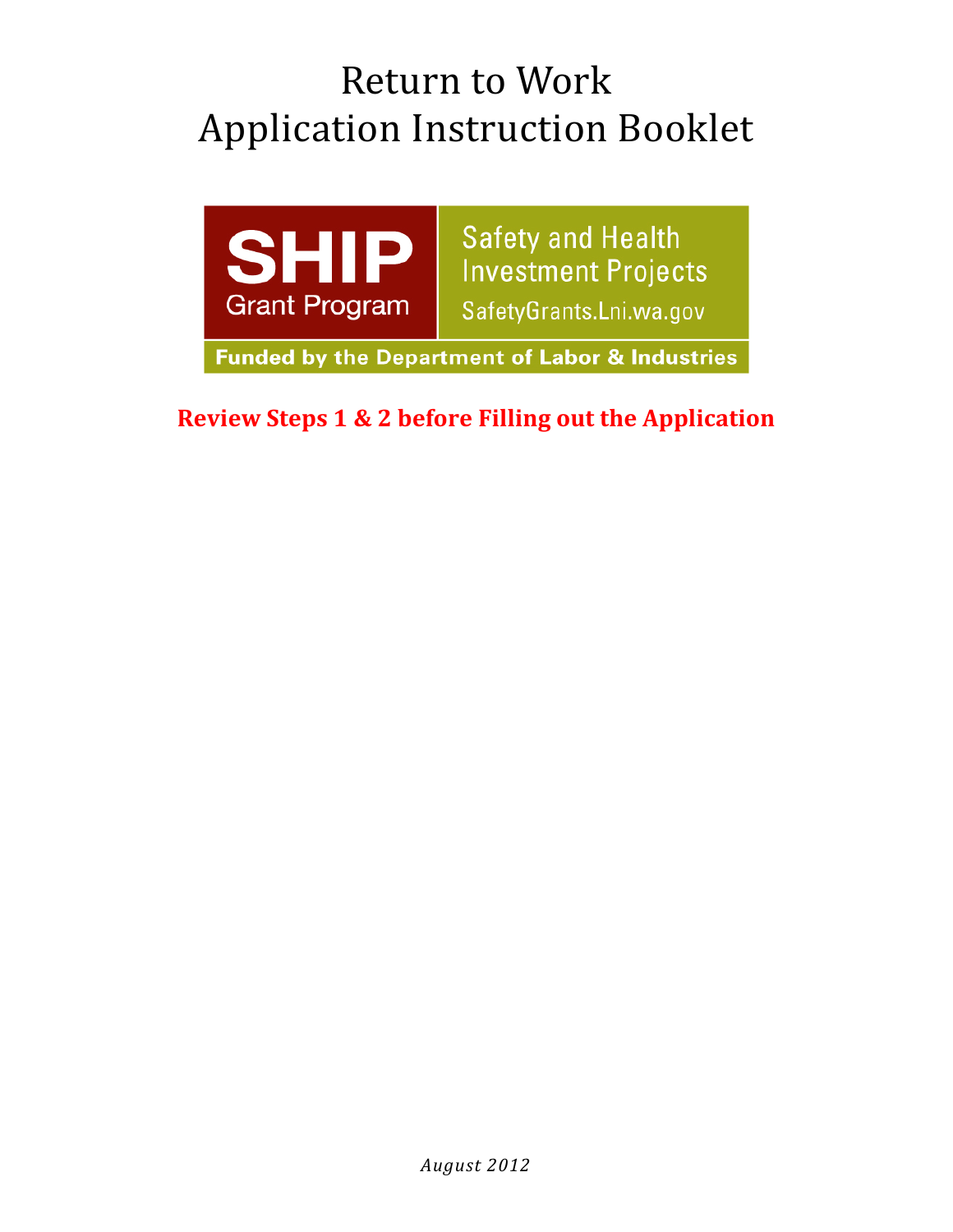# SHIP RETURN TO WORK APPLICATION INSTRUCTION BOOKLET TABLE OF CONTENTS

| Step 1 - SHIP Grant Eligibility: Are you eligible to apply?  Error! Bookmark not defined. |  |
|-------------------------------------------------------------------------------------------|--|
|                                                                                           |  |
|                                                                                           |  |
| Step 2 - SHIP Grant Eligibility: Is your project eligible? Error! Bookmark not defined.   |  |
|                                                                                           |  |
|                                                                                           |  |
|                                                                                           |  |
|                                                                                           |  |
|                                                                                           |  |
|                                                                                           |  |
|                                                                                           |  |
|                                                                                           |  |
|                                                                                           |  |
|                                                                                           |  |
|                                                                                           |  |
|                                                                                           |  |
|                                                                                           |  |
|                                                                                           |  |
|                                                                                           |  |
|                                                                                           |  |
|                                                                                           |  |
|                                                                                           |  |
|                                                                                           |  |
|                                                                                           |  |
|                                                                                           |  |
|                                                                                           |  |
|                                                                                           |  |
|                                                                                           |  |
|                                                                                           |  |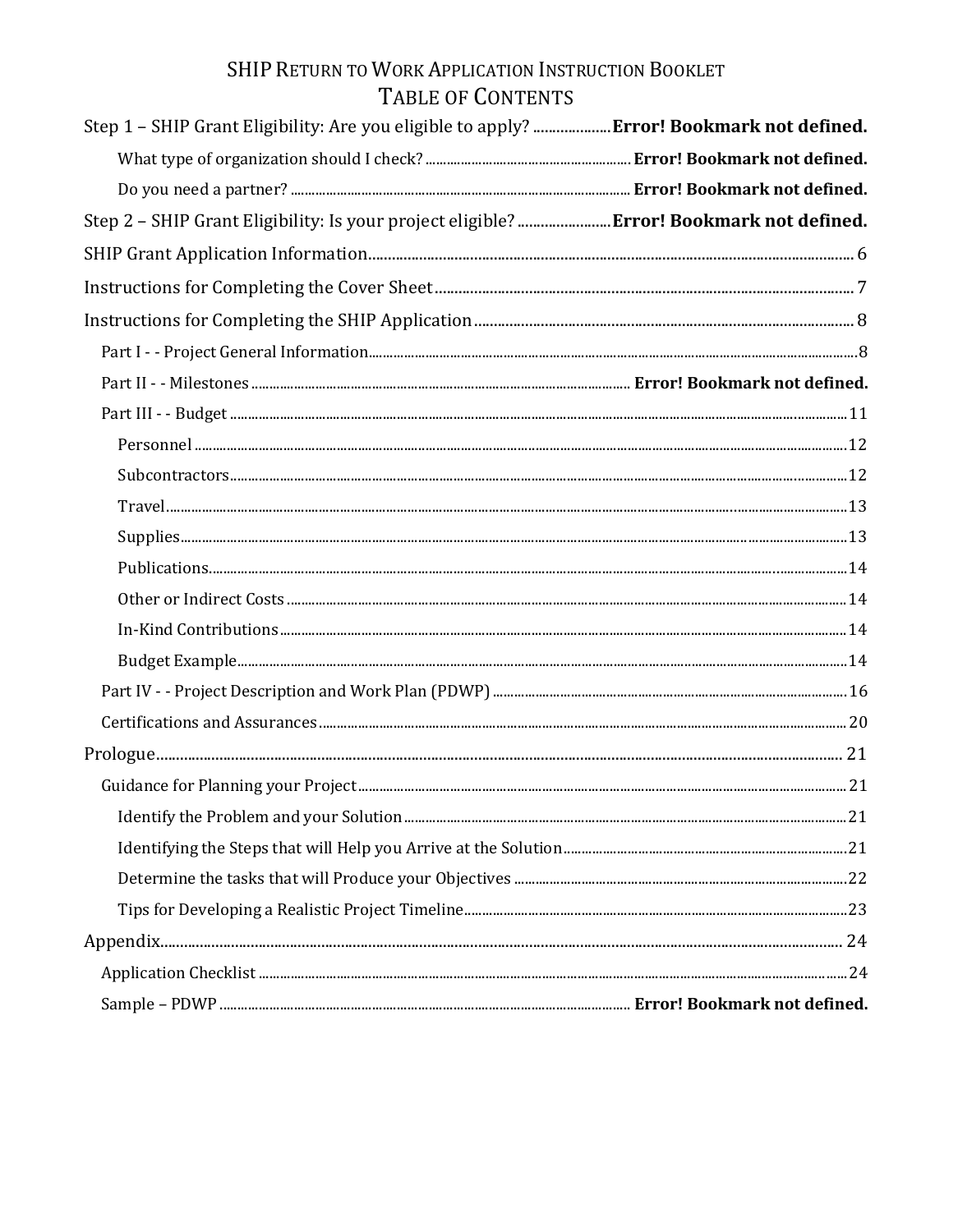# SHIP RETURN TO WORK APPLICATION INSTRUCTION BOOKLET STEP 1 – SHIP RTW GRANT ELIGIBILITY: ARE YOU ELIGIBLE TO APPLY?

Are you a Washington State Employer covered through the Washington State Department of Labor and Industries' Worker's Compensation Insurance?

If **NO**, Self-Insured employers must work If **YES**, are you addressing the collaboratively with an employer covered Return to Work needs of your through Washington State Department of Labor own workplace for your own and Industries' Worker's Compensation. employees?  $\mathbf{L}$ **If NO, are you a (n):** • Employee; If **YES**, go • Trade association; • Labor union; to Step 2. • Business association; • Employee organization; • Joint labor and management If **NO,** are you a (n): If **YES**, are you addressing the needs of Return to Work issues in your own • Educational institution workplace for employers/employees • Training organization that you represent that are covered by • External consulting firm Department of Labor and Industries • Or similar type organization Worker's Compensation Insurance? If **NO**, contact If **YES**, you must partner If **NO**, you must If **YES**, go the SHIP with an eligible to Step 2. have a partner program for organization in a to be eligible. collaborative relationship eligibility which provides partners determination. with the responsibility to perform significant activities under the project and share in decision making.

**NOTE**: All products produced, whether by the grantee or a subcontractor to the grantee, as a result of a SHIP grant are in the public domain and cannot be copyrighted, patented, claimed as trade secrets, or otherwise restricted in anyway.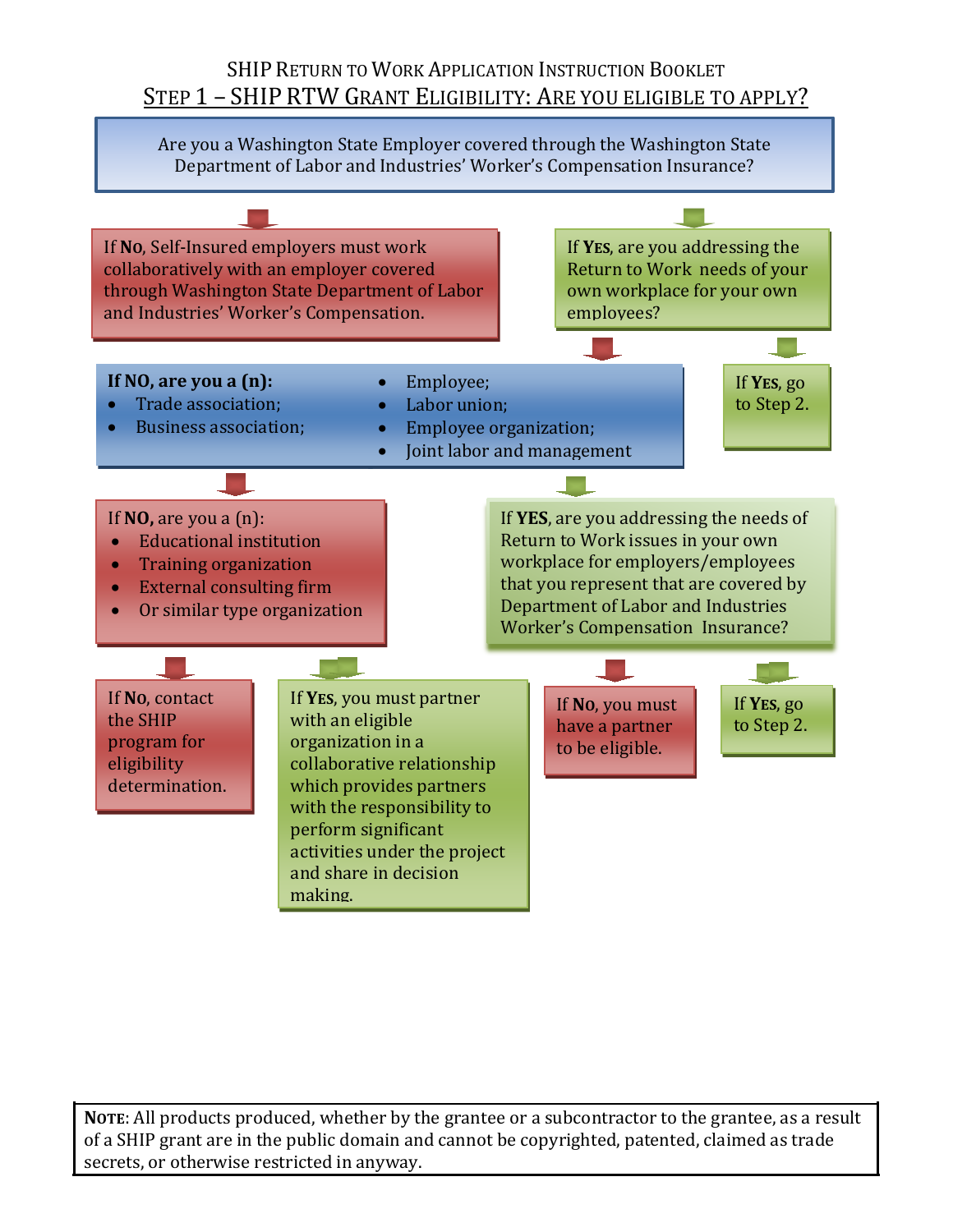| When determining the type of organization to check on your application, consider the following: |  |  |
|-------------------------------------------------------------------------------------------------|--|--|
|                                                                                                 |  |  |

| <b>TYPE OF ORGANIZATION</b>   | <b>DESCRIPTION</b>                                                                                                                                                                                                                                    |
|-------------------------------|-------------------------------------------------------------------------------------------------------------------------------------------------------------------------------------------------------------------------------------------------------|
| <b>Trade Association</b>      | Organizations that represent businesses/employers in a specific<br>industry                                                                                                                                                                           |
| <b>Business Association</b>   | Organizations that represent businesses/employers more<br>broadly and may include businesses/employers across multiple<br>industries                                                                                                                  |
| Employer                      | For the purpose of SHIP grants, Employers are those entities that<br>are seeking funding for projects that would benefit their own<br>workplace and employees                                                                                         |
| Labor Union                   | Organizations that represent employees - these tend to be<br>industry specific                                                                                                                                                                        |
| <b>Employee Organizations</b> | Less formalized organizations that represent a group of<br>employees<br>*employee organizations, associations, cooperatives, and similar<br>groups whose primary purpose is to serve the welfare of<br>employees or to provide services to employees* |
| <b>Group of Employees</b>     | One or more employees from the same employer                                                                                                                                                                                                          |
| Joint Business/ Labor Group   | A collaborative group that is both made up of business and labor<br>groups and/or their representatives addressing needs in specific<br>industries                                                                                                    |
| <b>Other</b>                  | Any entity or group that is not seeking to address the needs in<br>their own workplace, industry, trade, etc; or those not seeking to<br>address the needs of their own employees, business or of those<br>they represent.                            |
| -Third Party Organizations    | Organizations who provide the activities outlined in the<br>proposal as a part of the work they conduct on an ongoing basis<br>(not directed at their own employees)<br>i.e.:<br>- safety consultation firm<br>- vocational counseling firm           |
| - Educational Institution     | University, college, etc.                                                                                                                                                                                                                             |
| - Self-insured Employers      | Employers who are not covered under the state funded workers<br>compensation system                                                                                                                                                                   |

### **DO YOU NEED A PARTNER?**

Generally all organizations that fall under the "**other**" category would need a partner to be eligible.

Others that may benefit from a partnership would be:

- $\triangleright$  Employee Organizations
- $\triangleright$  Groups of Employees (would likely need buy off from your employer)

Ideally, all products developed should be able to transfer or be usable by other entities doing similar types of work.

**NOTE**: All products produced, whether by the grantee or a subcontractor to the grantee, as a result of a SHIP grant are in the public domain and cannot be copyrighted, patented, claimed as trade secrets, or otherwise restricted in anyway.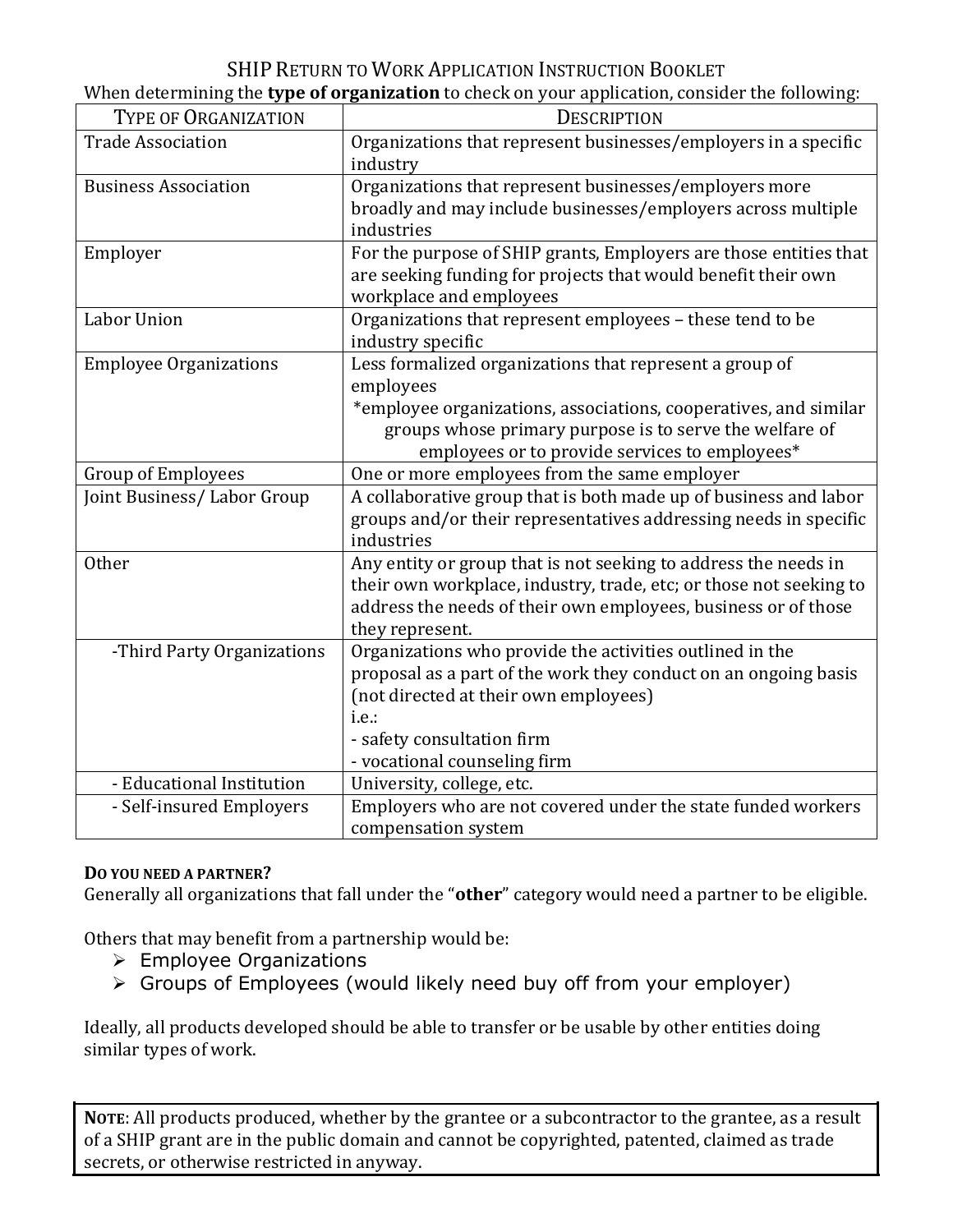# STEP 2 – SHIP RTW GRANT ELIGIBILITY: IS YOUR PROJECT ELIGIBLE?



Page | 5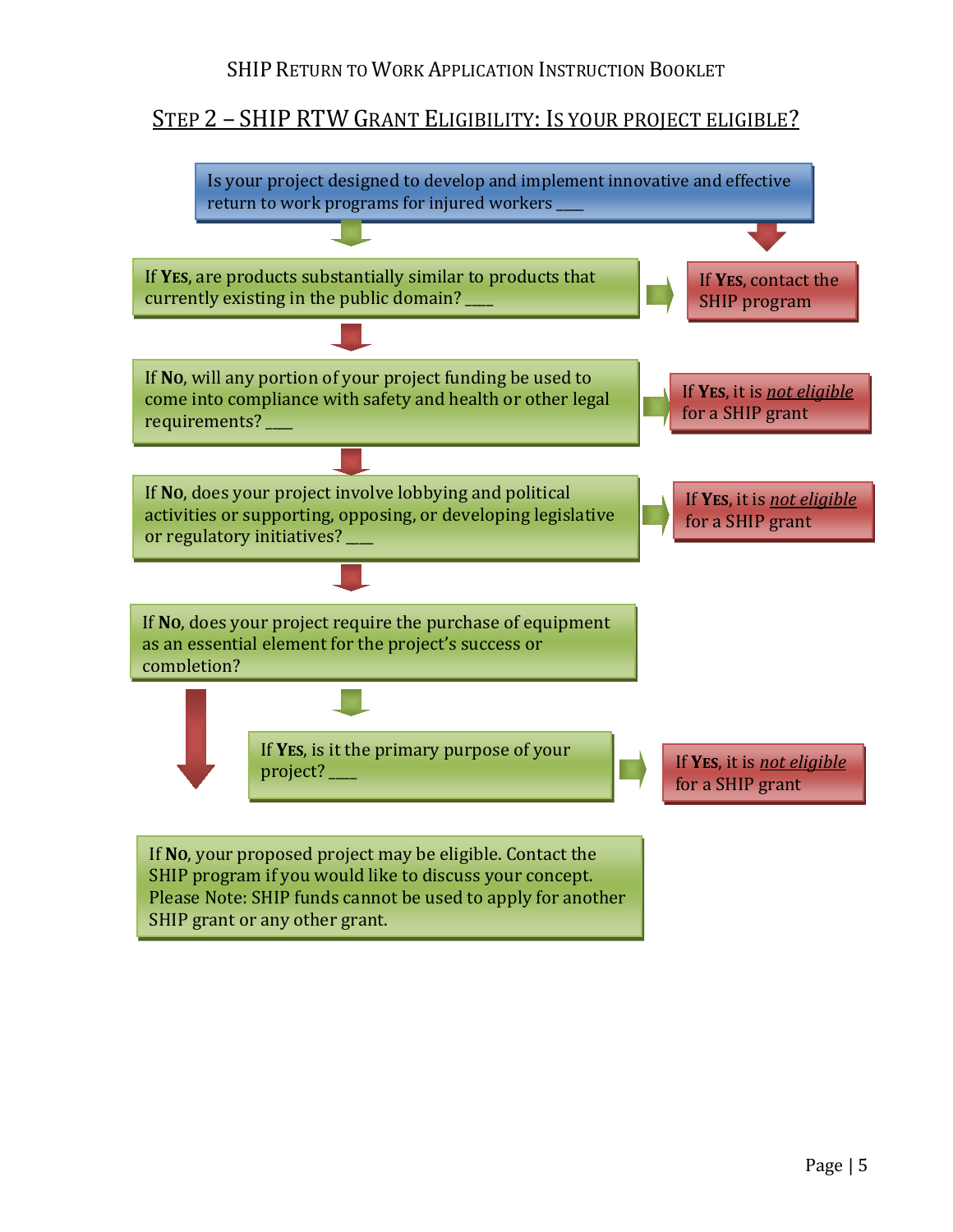# SHIP RETURN TO WORK APPLICATION INSTRUCTION BOOKLET SHIP GRANT APPLICATION INFORMATION

<span id="page-5-0"></span>**IMPORTANT INFORMATION**: SHIP grants are "discretionary grants", indicating that grants selected for awards are determined through a competitive process.

The SHIP application has six sections:

- Cover Sheet
- Project General Information
- Budget
- Project Description and Work Plan
- Additional Required Information<br>• Certifications and Assurances
- Certifications and Assurances

Important information about attachments: Please be sure that all relevant information about your proposed project is included in the body of the application. While attachments are a valuable tool for providing in-depth understanding for reviewers, attachments may or may not be used to assess the validity of the proposed project for SHIP funding.

#### **Submitted applications must:**

- Be **clear and legible,** with a minimum font size of 12 point Arial.
	- o Figures, charts, tables, legends, and footnotes may be smaller in size but must be legible.
- Maintain the order of requested information in the application as originally designed.
- Be **completed in full.**
	- o Incomplete applications will not be processed and applicants will be contacted with information detailing application deficiencies including instructions for re-submission, if available, once the application is complete.
	- o Incomplete applications received on the application deadline will not be considered as submitted by the deadline.
- Be submitted as **one file.**
	- o When possible, attachments should be included as part of the application file.

All completed applications and accompanying materials become the property of the Department of Labor and Industries (L&I) and will not be returned. Any exceptions must be approved by L&I and documented in advance.

Applicants are notified in writing of the acceptance or denial of their application.

**NOTE**: *All products developed as a result of an approved SHIP award belong in the public domain and their dissemination and use shall not be restricted in any way. Such products may not be copyrighted, patented, claimed as trade secrets, or otherwise restricted in any way. The department (L&I) retains the right to publish or otherwise disseminate these products as the department in its sole discretion deems appropriate.*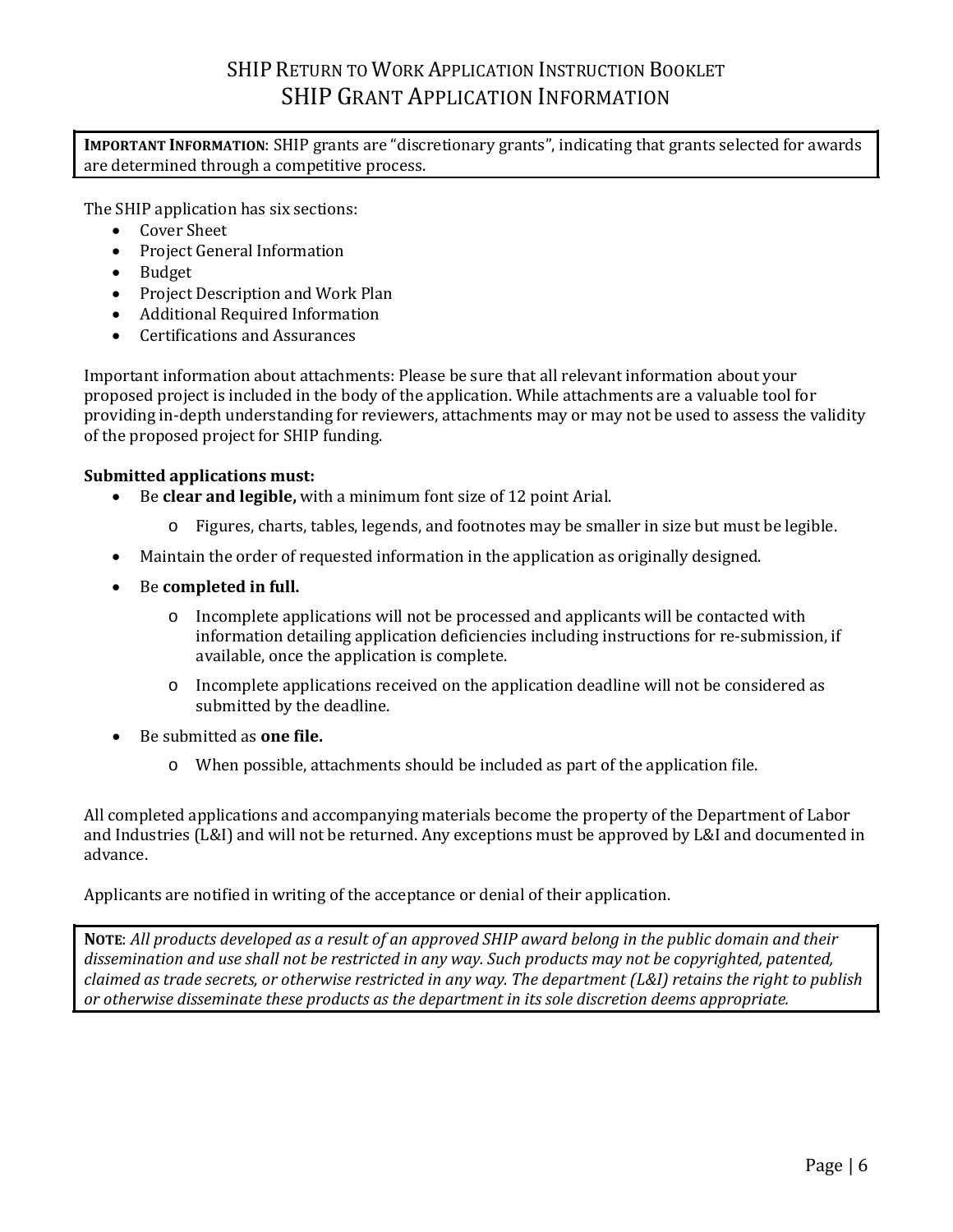# SHIP RETURN TO WORK APPLICATION INSTRUCTION BOOKLET INSTRUCTIONS FOR COMPLETING THE COVER SHEET

<span id="page-6-0"></span>

| <b>COVER SHEET ITEM</b>                                 | <b>INSTRUCTIONS</b>                                                                                              |  |
|---------------------------------------------------------|------------------------------------------------------------------------------------------------------------------|--|
| <b>Applicant Name (and Partners)</b>                    | Provide a listing of applicant organization and any<br>partners/collaborators                                    |  |
| <b>Primary Contact Person</b>                           | Name, phone number and email of primary contact for<br>project                                                   |  |
| Descriptive Title of Project                            | Self-explanatory                                                                                                 |  |
| <b>Summary of Proposed Project</b>                      | Summarize proposed project activities/outcomes in 2-3<br>sentences                                               |  |
|                                                         | This summary helps reviewers follow your line of reasoning<br>in the application itself                          |  |
| <b>Proposed Deliverables</b>                            | What products or outputs will be produced as a result of<br>this project?                                        |  |
| Project Budget                                          |                                                                                                                  |  |
| a: Amount requested from SHIP                           | Total amount of funds requested from SHIP (amount should<br>coincide with proposed budget)                       |  |
| b: Cash amount requested from<br>others (other support) | If applicable, enter the amount of funds being provided by<br>other entities to accomplish activities of project |  |
| c: In-kind Contribution(s)                              | Enter value of funds for other resources donated by<br>applicant organization $(s)$                              |  |
| d: Total Project Budget                                 | Add amounts from 6a, 6b, and 6c                                                                                  |  |
| Multi-media Presentations?                              | Simply answer "yes" or "no". Such materials will be detailed<br>in the application itself.                       |  |

• A completed copy of the Cover Sheet must accompany every application.

- It is a brief summary of your application and *should not exceed one page.*
- Fill out the Cover Sheet **after** you have completed the application.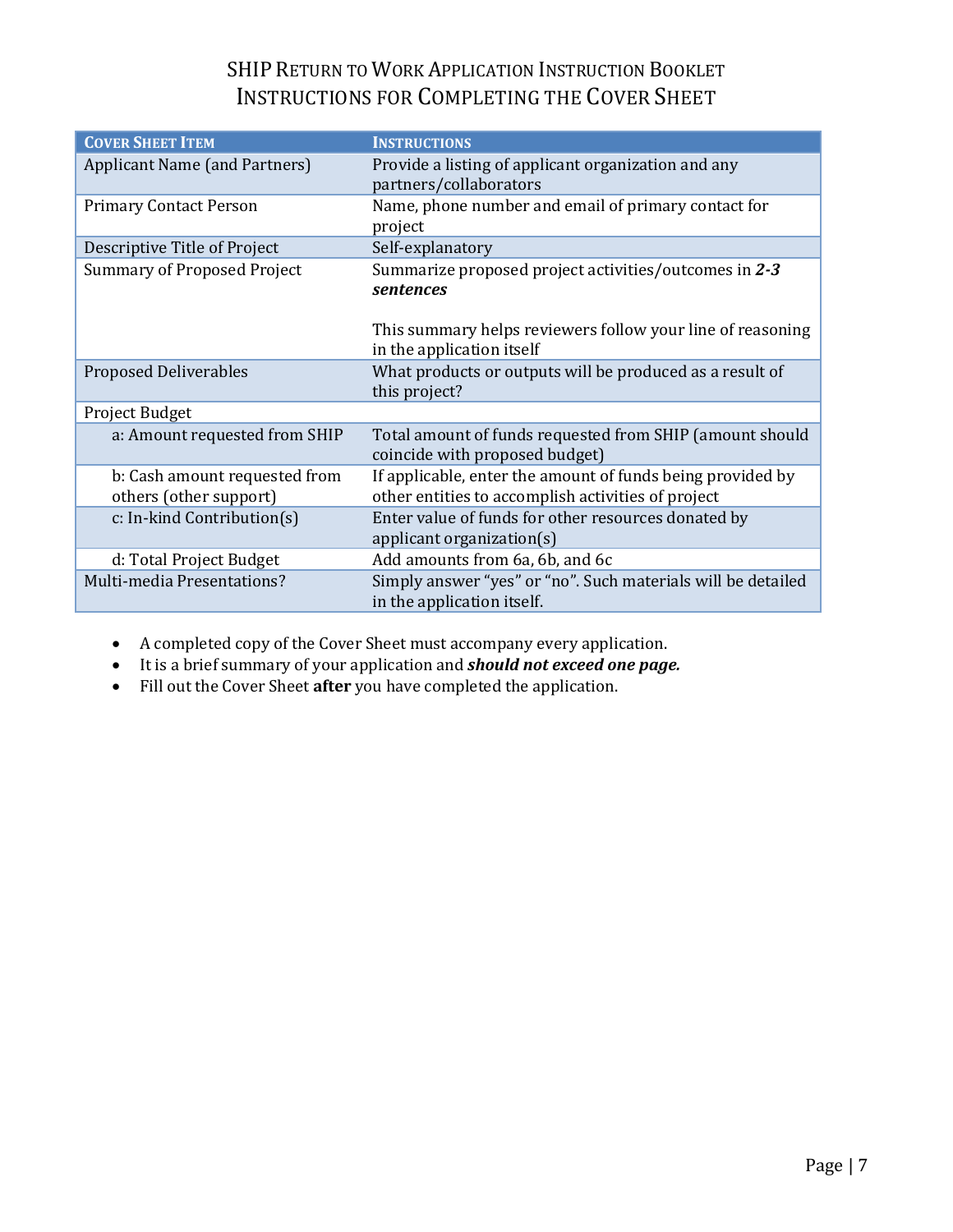# SHIP RETURN TO WORK APPLICATION INSTRUCTION BOOKLET INSTRUCTIONS FOR COMPLETING THE SHIP APPLICATION

# PART I - - PROJECT GENERAL INFORMATION

<span id="page-7-1"></span><span id="page-7-0"></span>**IMPORTANT WORD ABOUT PARTNERS**: Some organizations are required to have joint applicants or collaborators on their project in order to meet eligibility requirements. For every project having more than one entity applying for the grant you must designate which partner will act as the "managing partner." The managing partner is the primary contact organization for the project, supplies the project manager, and carries the financial responsibility for managing the grant. Other partners in the project carry responsibility for critical portions of grant activities. Partners are not considered subcontractors and vice versa.

| <b>APPLICATION ITEM</b>                                      | <b>Instructions</b>                                                                                                                                                                                                                                                             |
|--------------------------------------------------------------|---------------------------------------------------------------------------------------------------------------------------------------------------------------------------------------------------------------------------------------------------------------------------------|
| <b>Date of Application</b>                                   |                                                                                                                                                                                                                                                                                 |
|                                                              | Self-Explanatory (if submitting an updated version, please<br>update date)                                                                                                                                                                                                      |
| Descriptive Title of Applicant's<br>Project                  | Self-explanatory                                                                                                                                                                                                                                                                |
| <b>Total SHIP Funds Requested</b>                            | Self-explanatory                                                                                                                                                                                                                                                                |
| <b>Applicant Qualification</b>                               |                                                                                                                                                                                                                                                                                 |
| you answer these questions. See Page 3 of this booklet.      | Answer the questions that follow. These questions may help you determine whether or not you<br>need a partner in order to be eligible to apply for a SHIP grant. The eligibility chart may help                                                                                 |
|                                                              |                                                                                                                                                                                                                                                                                 |
| compensation through the Department of Labor and Industries? | Are you addressing the Return to Work needs of your own employees who are covered by workers'                                                                                                                                                                                   |
| through the Department of Labor and Industries?              | Are you addressing the Return to Work Needs for employers/employees you represent (business<br>association/union/other eligible entities) that are covered for workers' compensation insurance                                                                                  |
|                                                              |                                                                                                                                                                                                                                                                                 |
| Organization Type                                            | Check the type of organization that most accurately describes<br>the applicant/applicant organization or managing partner if<br>applicable.                                                                                                                                     |
|                                                              | See page 4 of the instructional manual for detailed<br>descriptions of these organization types.                                                                                                                                                                                |
|                                                              | If "other" is the most appropriate designation, please provide a<br>complete explanation of the nature of your entity.                                                                                                                                                          |
| Partnerships                                                 | Simply answer "yes" or "no" regarding whether more than one<br>entity is applying for proposed project funding. Educational<br>institutions must choose yes, as they are required to have a<br>collaborative relationship in order to be eligible to apply for a<br>SHIP grant. |
|                                                              | If "yes" specify if you are addressing RTW for your partner's<br>employees.                                                                                                                                                                                                     |
| Applicant(s)                                                 |                                                                                                                                                                                                                                                                                 |
| Name                                                         | Enter official legal name of the organization submitting the                                                                                                                                                                                                                    |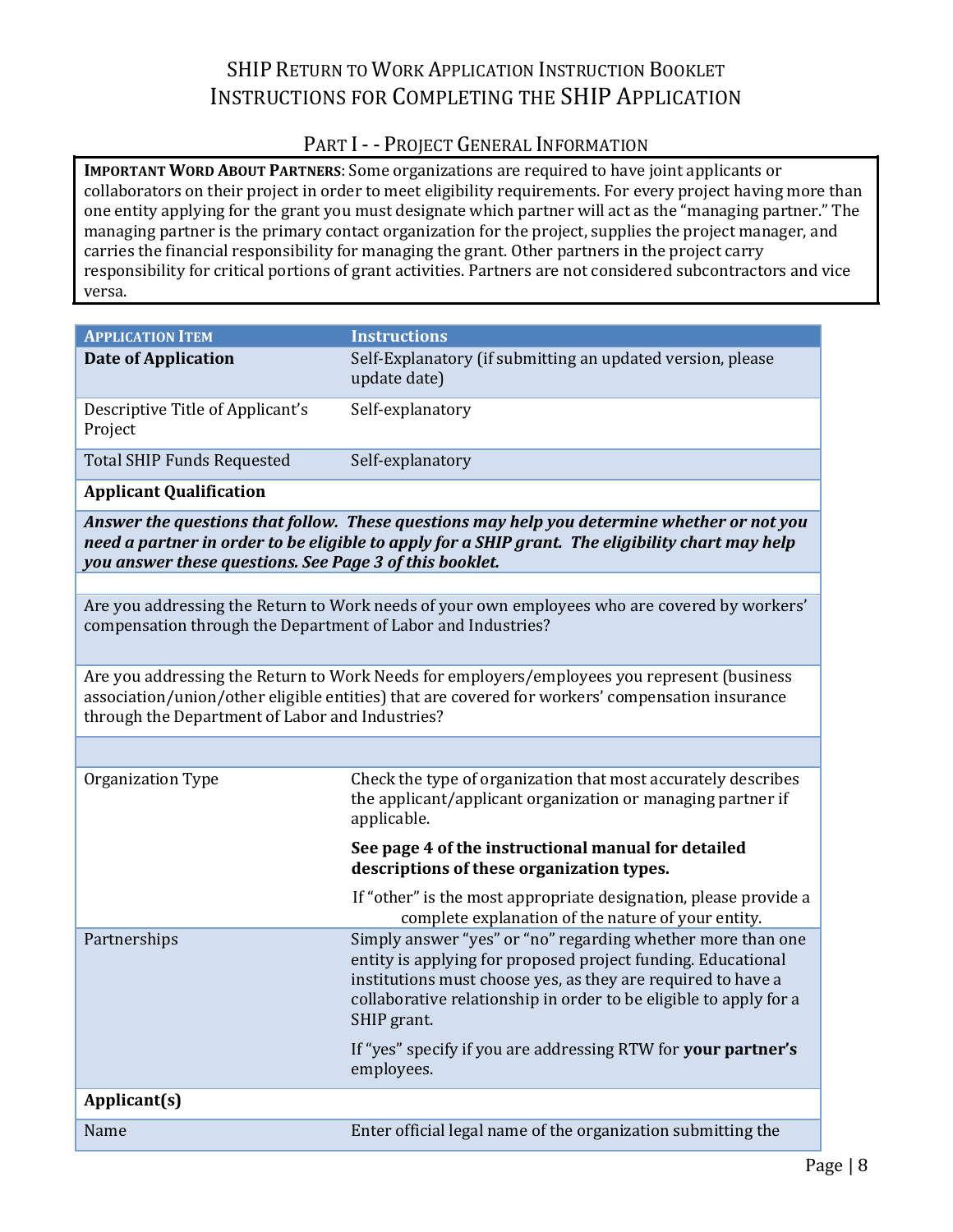|                            | SHIP application. Do not use abbreviations. If a partnership or<br>collaboration, in the case of education institutions, please enter<br>the information for the managing partner.                                                                                                                                                                                                                                                                                                                                                                                                                                                    |
|----------------------------|---------------------------------------------------------------------------------------------------------------------------------------------------------------------------------------------------------------------------------------------------------------------------------------------------------------------------------------------------------------------------------------------------------------------------------------------------------------------------------------------------------------------------------------------------------------------------------------------------------------------------------------|
| Address                    | Address must be a complete official mailing address of the<br>primary applicant organization                                                                                                                                                                                                                                                                                                                                                                                                                                                                                                                                          |
| City/State/Zip             | Self-explanatory                                                                                                                                                                                                                                                                                                                                                                                                                                                                                                                                                                                                                      |
| Website                    | Enter the organizations official web page address                                                                                                                                                                                                                                                                                                                                                                                                                                                                                                                                                                                     |
| Fed Tax ID or SSN          | Self-explanatory                                                                                                                                                                                                                                                                                                                                                                                                                                                                                                                                                                                                                      |
| <b>WA State UBI</b>        | Self-explanatory                                                                                                                                                                                                                                                                                                                                                                                                                                                                                                                                                                                                                      |
| IRS Non-profit             | Self-explanatory                                                                                                                                                                                                                                                                                                                                                                                                                                                                                                                                                                                                                      |
| List Supporting Partner(s) | Provide the legal names of any organization who is<br>participating in this project as a partner or collaborator.<br>Include address, primary contact, phone, email, and websites,<br>if available, for each.                                                                                                                                                                                                                                                                                                                                                                                                                         |
| <b>Project Team</b>        |                                                                                                                                                                                                                                                                                                                                                                                                                                                                                                                                                                                                                                       |
| To Include:                | In the following portion of the application, list all personnel<br>who will be responsible for portions of grant activities. If a<br>position is required for the project, but the individual has not<br>yet been identified - include position title and salary level.                                                                                                                                                                                                                                                                                                                                                               |
| Project Sponsor            | Name and contact information for individual within the<br>applicant organization who has ultimate responsibility for the<br>success of the project through overcoming organizational<br>barriers.                                                                                                                                                                                                                                                                                                                                                                                                                                     |
| Project Manager            | Name and contact information of the person who will manage<br>your project. Each project will have only one project manager<br>who is not a subcontractor, they must be an employee of the<br>managing partner The project manager must be someone<br>who is available and responsive to the SHIP program staff.                                                                                                                                                                                                                                                                                                                      |
|                            | You must include a resume for this individual not to<br>exceed three (3) pages focused on:<br>• providing a description of their experience in project<br>management<br>• any education and skills that relate directly to project<br>management<br>· detail verifiable qualifications and experience required to<br>manage this project.<br><b>NOTE:</b> SHIP reserves the right to reject project manager<br>staffing if they fail to exhibit project management experience<br>appropriate to the proposed grant project.<br>Include contact information for all individuals who have<br>responsibility for activities in the PDWP. |
| <b>Team Member</b>         | Include a resume for individuals identified that demonstrates<br>the experience and qualifications needed to perform the<br>activities they are assigned under this project.                                                                                                                                                                                                                                                                                                                                                                                                                                                          |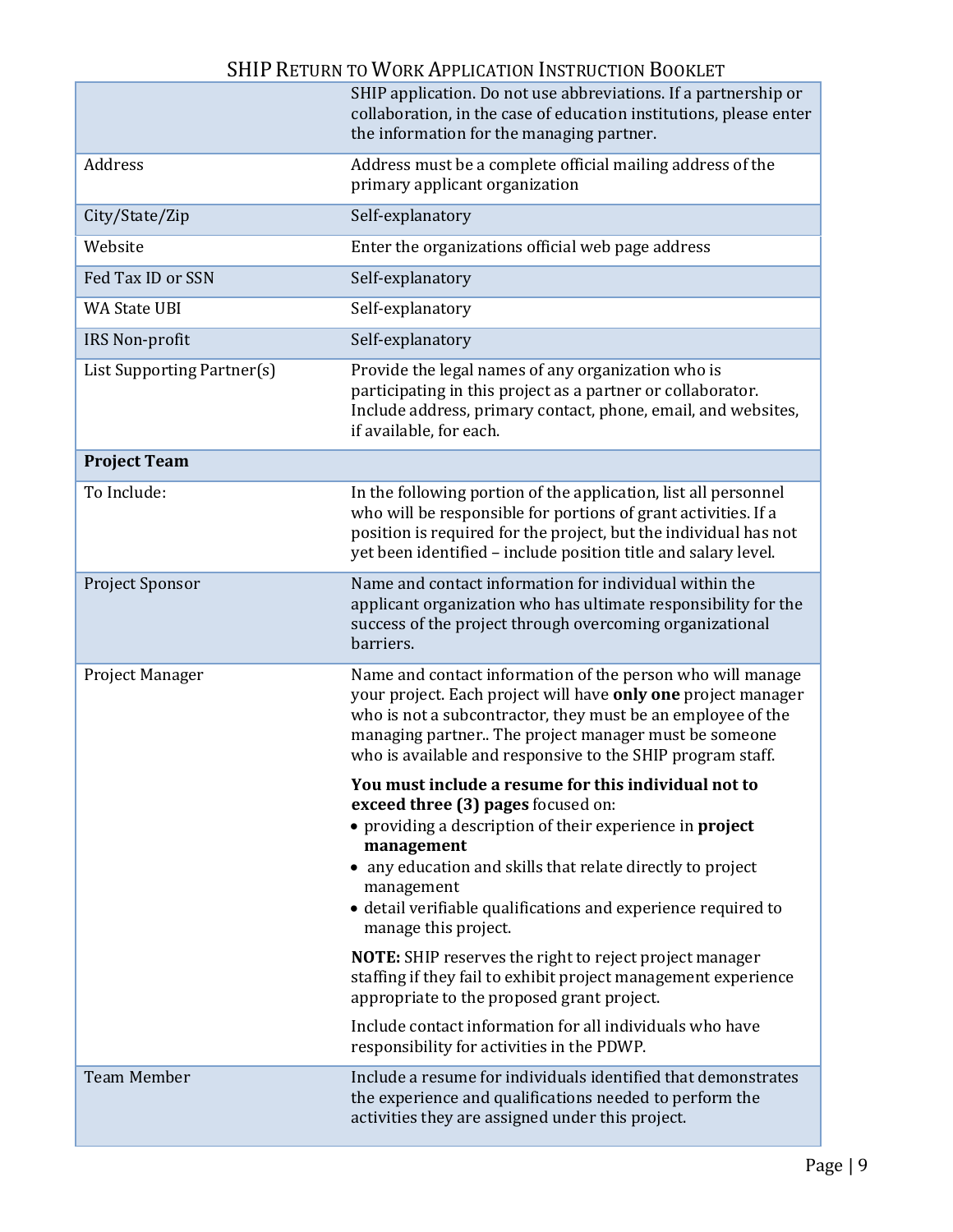|                                                    | Include a job description for positions that have yet to be filled<br>that includes the key experiences, education and skills needed<br>to perform the activities that will be assigned. |
|----------------------------------------------------|------------------------------------------------------------------------------------------------------------------------------------------------------------------------------------------|
| <b>Organization Profile</b>                        | Complete for managing and supporting partner                                                                                                                                             |
|                                                    | Answer question for one organization and then for the<br>next organization.                                                                                                              |
| Brief statement of Organization(s)<br>achievements | Self-explanatory                                                                                                                                                                         |
| Location to be Served                              | Check the geographic locations to be served by your project.                                                                                                                             |
| <b>Industry Classification</b>                     | Check all industries that best describe the nature of your<br>business or industry.                                                                                                      |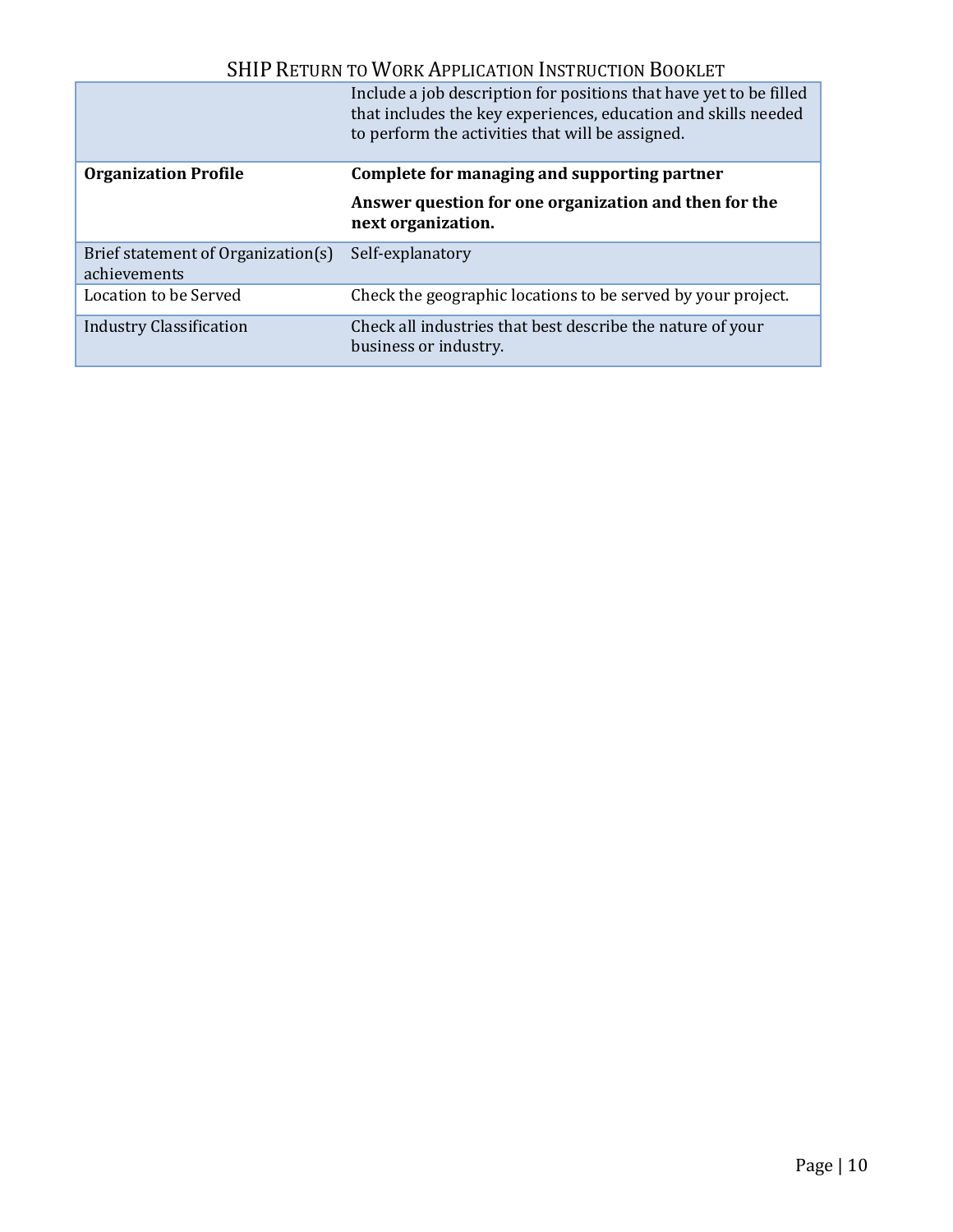### PART III - - BUDGET

<span id="page-10-0"></span>This section should be as detailed as possible. Be sure to include budget items not included in the categories provided, if appropriate. The itemized budget, along with your written justification for all proposed expenses are an important consideration in the evaluation of your application.

#### **Important considerations when developing your budget**

- All budget items must be listed within the budget categories provided
	- o Additional expenses not appropriate for inclusion in the budget categories provided should be included in the OTHER budget category
- Each budget category includes sections for:
	- o Detailed explanation for each proposed expense (WHAT), and
	- $\circ$  A budget justification (WHY). Each cost should have a corresponding justification that clarifies the basis for how you determine the need for and the cost of each expense.

| <b>Budget Overview Section</b> |                                                                |
|--------------------------------|----------------------------------------------------------------|
|                                | Provide the overall proposed expenses for each budget category |

#### **Format of the SHIP Application Itemized Budget and Justification**

**ITEMIZED BUDGET** - -How will SHIP award funds be used to achieve the purposes listed in your proposal?

| <b>A. BUDGET CATEGORY</b>                           |  |  | <b>Details</b> | <b>Proposed Expenses</b> |
|-----------------------------------------------------|--|--|----------------|--------------------------|
|                                                     |  |  |                |                          |
| Explantion for rate of pay:                         |  |  | η              | 4                        |
| What knowledge, skill & ability do they bring?      |  |  |                |                          |
| ി                                                   |  |  |                |                          |
| $\mathfrak{Z}$<br>n                                 |  |  |                |                          |
| Special Cond<br>s for budget category if applicable |  |  |                |                          |
|                                                     |  |  | Subtotal       |                          |
|                                                     |  |  |                | 5                        |

- 1. Identifies the budget category
- 2. Provides space for expenses for the budget category (ex. Booklets, pamphlets, etc)
- 3. Provide specific details for the items listed in #2. For example, # or amount, per month cost, etc
- 4. Cost for each expense in the budget category. **Enter Dollar Amounts Only!**
- 5. The total for expenses outlined in the budget category
- 6. Justification for the items listed in each budget category. This section must include:
	- Answer the two questions listed under each listed item.
	- a justification of the expenses listed

*The following outline will provide detailed instruction on the type of information SHIP evaluates during the funding process for each budget category. Please pay close attention to additional documentation that should be submitted with your application.*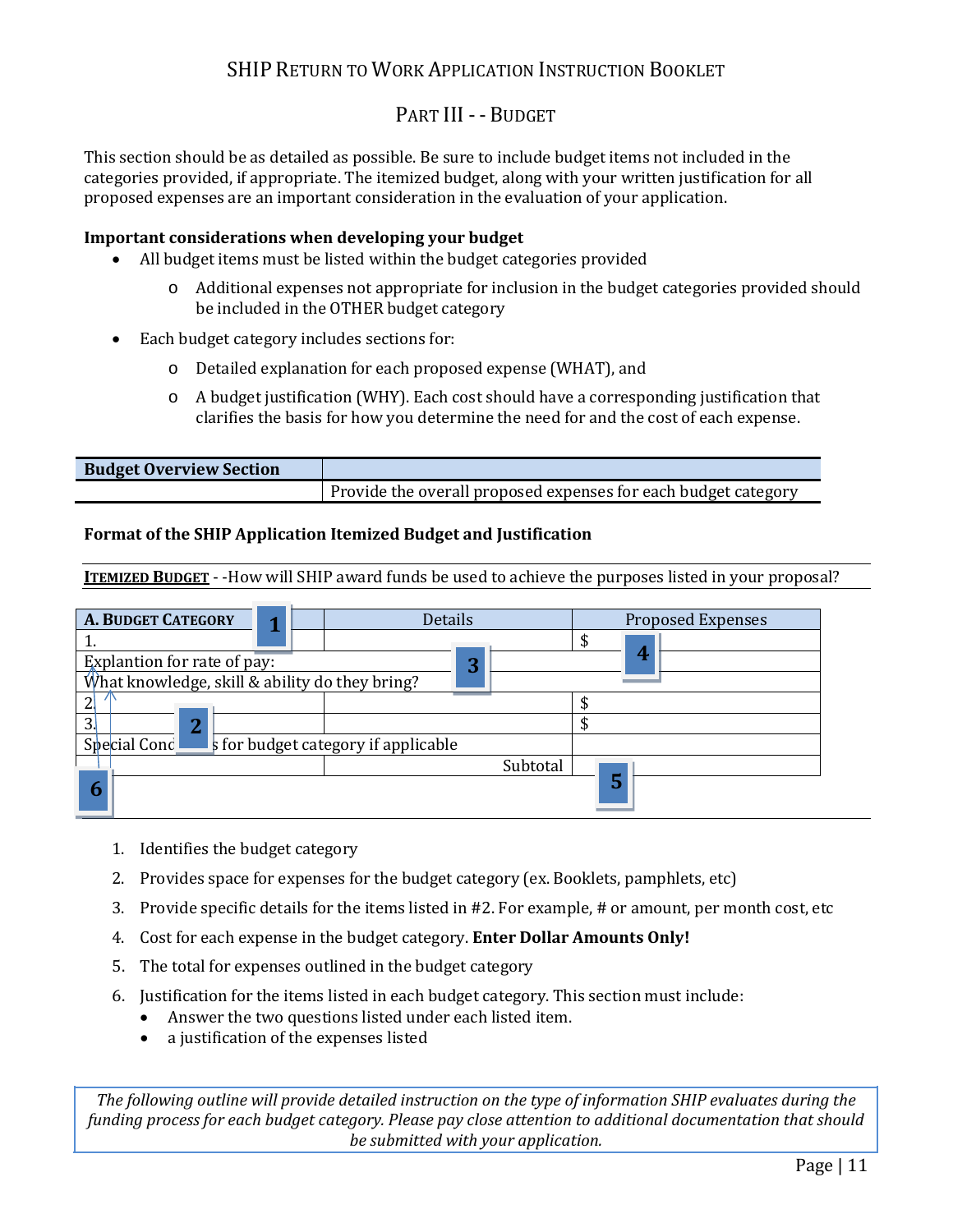#### <span id="page-11-0"></span>**PERSONNEL**

- For all position listed in the personnel budget, you must:
	- o Provide a comprehensive job description including primary duties and qualifications
		- For positions who have an individual already identified, include their **resume** (not to exceed (3) pages)
		- For positions for which a candidate has not yet been identified, a **job description should be included with the application to SHIP when the position is filled**.
- A Salary Justification must be included for all positions paid for with SHIP funds
	- o Salaries must be commensurate with the duties being performed and not with the job title. For example, if your project wants to use already existing staff to conduct duties at a lower level, for example: Accounting personnel conducting clerical duties for the SHIP project – the salary must be appropriate to the duties being performed
		- Matching job duties with the Washington State Department of Personnel salary schedule is one way to achieve this, but not the only way.
- Fringe benefits rates must be specified for each individual, but the cost of fringe benefits can be included in the salary figures for each position. Simply note what percent of the salary cost is for fringe benefits. A statement as simple as "Salary figure includes X% for fringe benefits."
- An example of the personnel section of the itemized budget has been included for your information *(see page 15)*

#### *The justification portion of the personnel itemized budget includes the following questions to be utilized for each individual.*

| <b>Personnel</b>                                                         |                                                                                                                                                                            |
|--------------------------------------------------------------------------|----------------------------------------------------------------------------------------------------------------------------------------------------------------------------|
| <b>Explanation for the rate of pay</b><br>provided for position.         | How was rate of pay determined for the position?<br>Provide explanation about how pay is commensurate<br>with the duties that will be performed as part of the<br>project. |
| What knowledge, skills, and abilities<br>do they provide to the project? | Self-explanatory.                                                                                                                                                          |

*In the application check the box and have the authorized signatory for the managing organization sign where provided to certify that the individuals who have been identified as team members are aware of being named in the grant project proposal at the salary level indicated.*

#### <span id="page-11-1"></span>**SUBCONTRACTORS**

- Include detailed information outlining the primary activities the subcontractor will conduct and qualifications they must meet in order to be hired to carry out these activities.
- Provide justification for the activities that will be done by subcontractors, along with the reasons it is necessary to use subcontractors. In other words, explain why you cannot perform these tasks and require someone else to do it.
- Include estimates from identified subcontractors to show reviewers how you arrived at the specific costs for the subcontracted work.
	- o For subcontractors identified after funding, you must provide their information at the time you make a decision along with a copy of their estimate for work if not already supplied.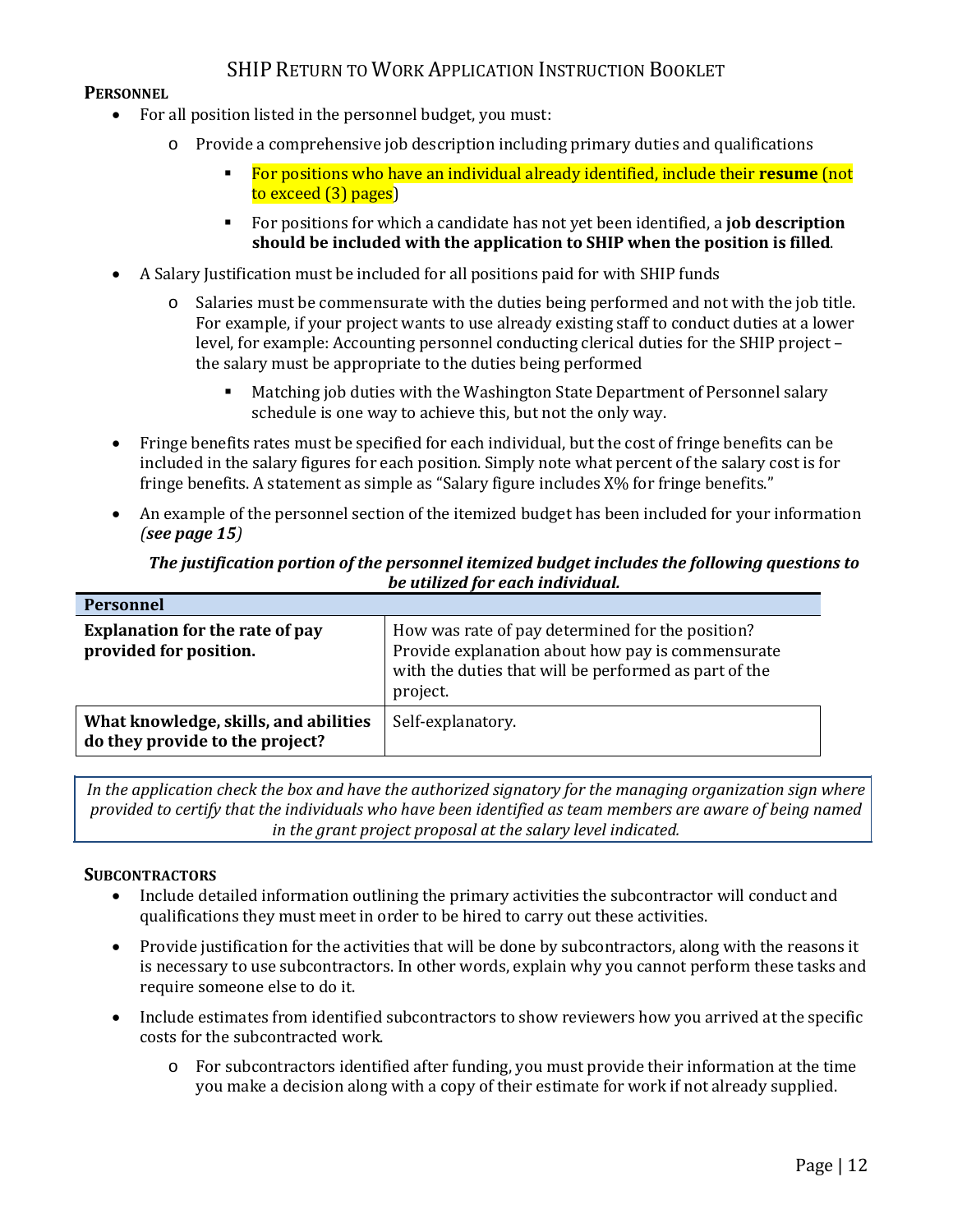#### SHIP RETURN TO WORK APPLICATION INSTRUCTION BOOKLET *The justification portion of the subcontractor itemized budget includes the following questions to be utilized for each subcontractor*

| Subcontractor (Consultant for<br>educational institutions only) | Subcontractor: Some projects may use one or more<br>subcontractors for various activities within the project.<br>Subcontractors are not considered to be a joint-applicant or<br>partner because they do not <i>direct</i> any activities outside the<br>specific purview of their contract with the grantee. A<br>subcontractor is hired by the grantee to perform a specific<br>function. A subcontractor is a company, organization, or other<br>entity that has expertise in a particular area that the proposed<br>project team lacks. If your project is approved for a SHIP grant,<br>copies of all contracts entered into for work covered by the<br>grant must be available upon request. |
|-----------------------------------------------------------------|----------------------------------------------------------------------------------------------------------------------------------------------------------------------------------------------------------------------------------------------------------------------------------------------------------------------------------------------------------------------------------------------------------------------------------------------------------------------------------------------------------------------------------------------------------------------------------------------------------------------------------------------------------------------------------------------------|
| How will you assure their<br>participation?                     | What steps will you take to ensure subcontractors will<br>complete the activities assigned to them as part of this project.<br>• If your grant request is approved we will require copies of<br>all contracts covering work to be done by subcontractors<br>on the funded project be available to the SHIP program                                                                                                                                                                                                                                                                                                                                                                                 |
|                                                                 | upon request.                                                                                                                                                                                                                                                                                                                                                                                                                                                                                                                                                                                                                                                                                      |
| What significant skills do they<br>contribute to the project?   | What skills do the subcontractors bring to the project that<br>might otherwise be lacking in the sponsor/partner<br>organizations?                                                                                                                                                                                                                                                                                                                                                                                                                                                                                                                                                                 |

#### <span id="page-12-0"></span>**TRAVEL**

- Travel justification includes the reasons why it is necessary to the successful completion of the project.
	- o Describe what alternatives to travel you considered and why travel is the best way to accomplish the specific activity requiring the travel.
	- o Explain why specific modes of travel are selected over other alternatives.
	- o Out-of-State travel will not generally be considered without compelling justification.
- Travel expenses cannot exceed the current per diem and mileage limits as published by the Office of Financial Management, State of Washington.
	- o http://www.ofm.wa.gov/resources/travel/colormap.pdf
- If you have further questions about this contact the SHIP program.

#### <span id="page-12-1"></span>**SUPPLIES**

- List costs only for supplies that will be consumed in carrying out project activities. Explain why they are necessary and how they will be used to benefit the project.
- SHIP does not generally support the purchase of durable equipment with SHIP grant funds. Such equipment, if necessary to the project, should be rented or leased and cost effective whenever possible.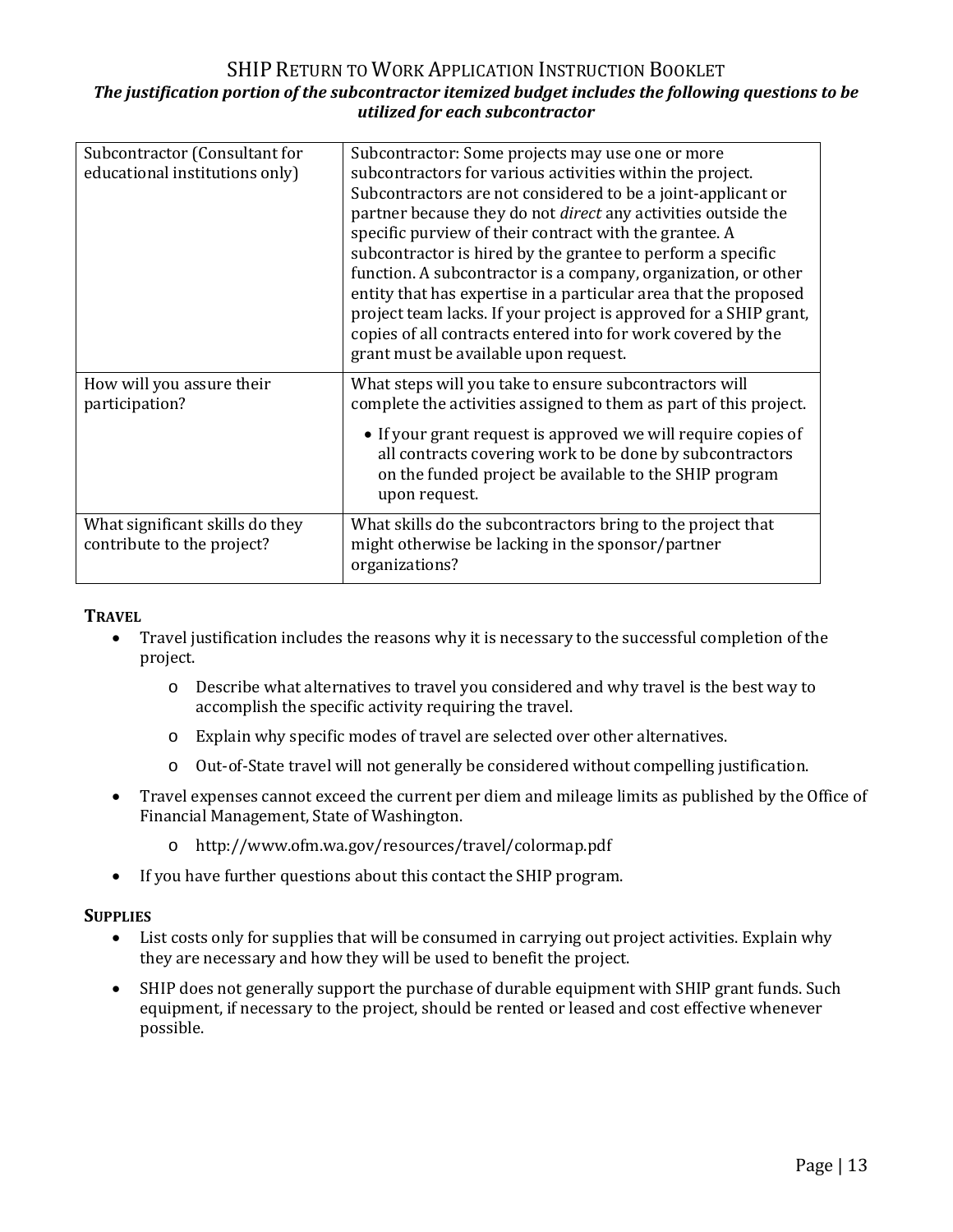#### <span id="page-13-0"></span>**PUBLICATIONS**

- If your project will publish materials, such as training materials, best practice guides, or other products arising from the project be sure to include reasonable publishing costs.
	- o Costs for reproducing and distributing electronic media produced by the project, such as CDs, DVDs, or other media to be used broadly should be included here.

#### <span id="page-13-1"></span>**OTHER OR INDIRECT COSTS**

- Indirect costs must not exceed 10% of the direct costs of the project
- Include an explanation in general terms of what you included in the indirect costs. Most costs of the project should already be detailed in the other categories listed above.
- Although indirect costs are typically not specific or assignable to individual activities you should be able to provide a general list of possible costs that go into this category.

| <b>Direct vs. Indirect Costs</b>                                                                                                                               |                                                                                                                                                        |  |  |  |
|----------------------------------------------------------------------------------------------------------------------------------------------------------------|--------------------------------------------------------------------------------------------------------------------------------------------------------|--|--|--|
| Direct Costs                                                                                                                                                   | <i>Indirect Costs</i>                                                                                                                                  |  |  |  |
| Those costs that can be identified specifically<br>with a project or project activity and therefore<br>are charged specifically to that project or<br>activity | Costs incurred for common or joint objectives<br>and therefore cannot be readily and specifically<br>identified with a particular project or activity. |  |  |  |

#### <span id="page-13-2"></span>**IN-KIND CONTRIBUTIONS**

- What are you or your partners (collaborators) contributing to the project besides listed management or project activities?
- Contributions like office space, telephone access, computer or other equipment use, or other contributions should be listed at their relative value.
	- o **Note**: while the relative value of in-kind contributions are listed here as costs, they are not added into the project costs. They are listed for information purposes.

#### <span id="page-13-3"></span>**BUDGET EXAMPLE**

(*Referenced on page 12*)

| <b>Itemized Budget</b> -How will SHIP award funds be used to achieve the purposes listed in your proposal? |                                 |                          |  |
|------------------------------------------------------------------------------------------------------------|---------------------------------|--------------------------|--|
| A. PERSONNEL (itemize all                                                                                  | <b>Details</b>                  | <b>Proposed Expenses</b> |  |
| positions, indicating percent of                                                                           |                                 |                          |  |
| time, salary and names of                                                                                  |                                 |                          |  |
| senior personnel)                                                                                          |                                 |                          |  |
| 1. Jane Smith, Fiscal & Project                                                                            | $$3100/mol$ at $15% = $465$ for | \$6,919                  |  |
| Support                                                                                                    | 12 months + fringe at $24% =$   |                          |  |
|                                                                                                            | \$112/mo                        |                          |  |
| 2.                                                                                                         |                                 |                          |  |
| 3.                                                                                                         |                                 |                          |  |
| Fringe Benefits (specify rate and base)                                                                    |                                 |                          |  |
|                                                                                                            | <b>Subtotal</b>                 |                          |  |

Justification for Personnel Budget:

*Jane Smith, Fiscal & Project Administrative Support:* Jane will provide monthly basic accounting services, fiscal reporting and setup/monitor subcontract payments and assist in typesetting of manuals and written materials. Jane will work with vendors and place orders for equipment and supplies. She will support all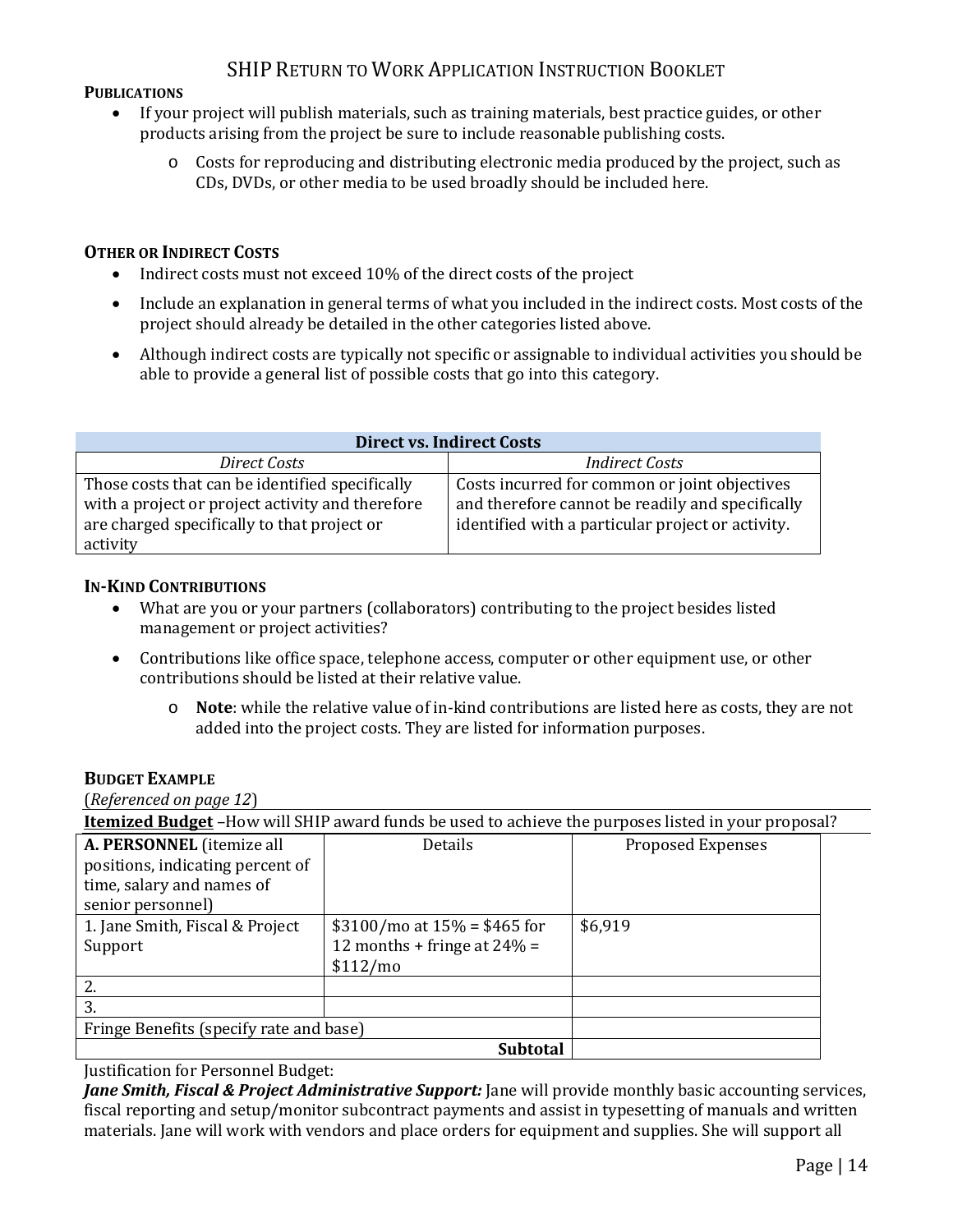compliance reporting activities for the grant. Jane is currently Executive Assistant to Dave Brown and Tracy Green, and has performed in this capacity with similar grants. Prior to joining ACME in 2008, Jane spent three years as Operations Manager at XYZ Co. Jane also has experience as a legal assistant and educational trainer. Jane will devote 15% of her time for the full 12-months of the project. Salary has been set based on similar job classifications as presented on the Washington State Department of Personnel's salary schedule.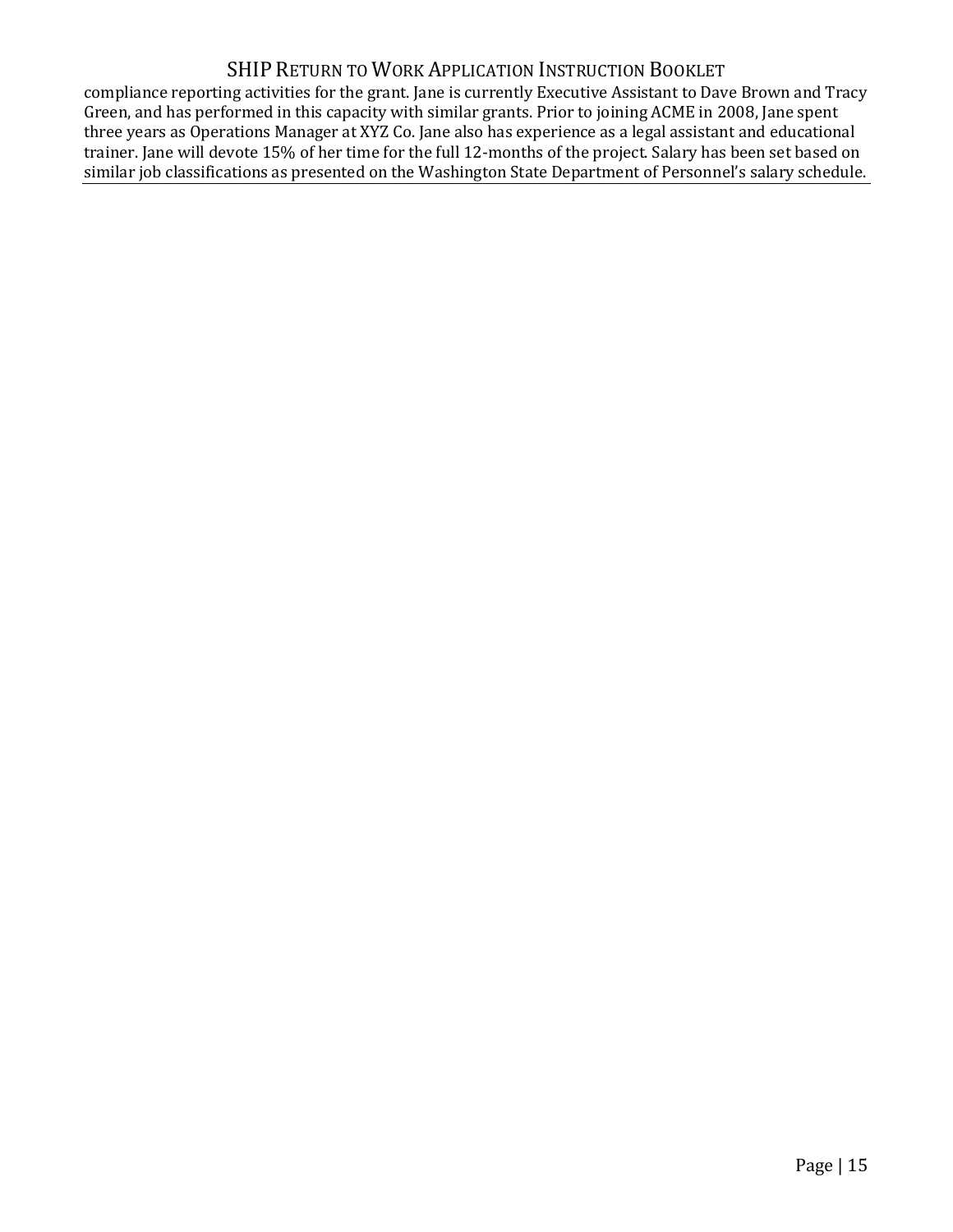## PART III - - PROJECT DESCRIPTION AND WORK PLAN (PDWP)

<span id="page-15-0"></span>A completed PDWP must be submitted as part of each application. The PDWP should provide reviewers with a thorough understanding of your project. The PDWP will also be used by SHIP program staff in developing project agreements, monitoring project activities, and evaluating your project.

As you develop your PDWP, make sure all your project components connect in a reasonable manner. One way to do this is to think in terms of "**if-then**" relationships. For example, *if* resources are available, *then*  project activities can be implemented; or *if* project activities are implemented, *then* project outputs and outcomes can be expected.

When connections between components are not clear or do not exist, you'll need to address these gaps. This may mean revisiting activities and outputs and making adjustments.

If you have additional points you would like to convey, please do so at the end of this section. Diagrams, tables, charts, flow charts and Gantt charts may also be used to more fully illustrate how different components of your project will link or come together over the life of your project. These should be an additional piece and will not take the place of the framework provided in the application.

Please review the following PDWP components and use the descriptions and explanations to help you complete your Project Description and Work Plan from the form provided below:

| <b>FRAME</b>                                                                                                                           |                                                                                                                                                                                                           |  |
|----------------------------------------------------------------------------------------------------------------------------------------|-----------------------------------------------------------------------------------------------------------------------------------------------------------------------------------------------------------|--|
| <b>Application Item</b>                                                                                                                | <b>Instructions</b>                                                                                                                                                                                       |  |
| <b>Problem Statement</b><br>"What particular problem or need will your<br>project address?"<br>What is the issue/need to be addressed? | Problem statement should include information<br>on the target population. What are the<br>needs/problems of the target population and<br>what are the causes? Provide who, what, when,<br>where, and why? |  |
| How do you know the issue/need exists?<br>What is the industry/target audience need?                                                   | Why is this project needed and how do you<br>know this?<br>What documentation is available to support this<br>- include baseline data that demonstrates the<br>existence of the problem.                  |  |
|                                                                                                                                        | NOTE: The problem or need being addressed<br>should be clearly stated and identifiable<br>within the first few sentences of this section.                                                                 |  |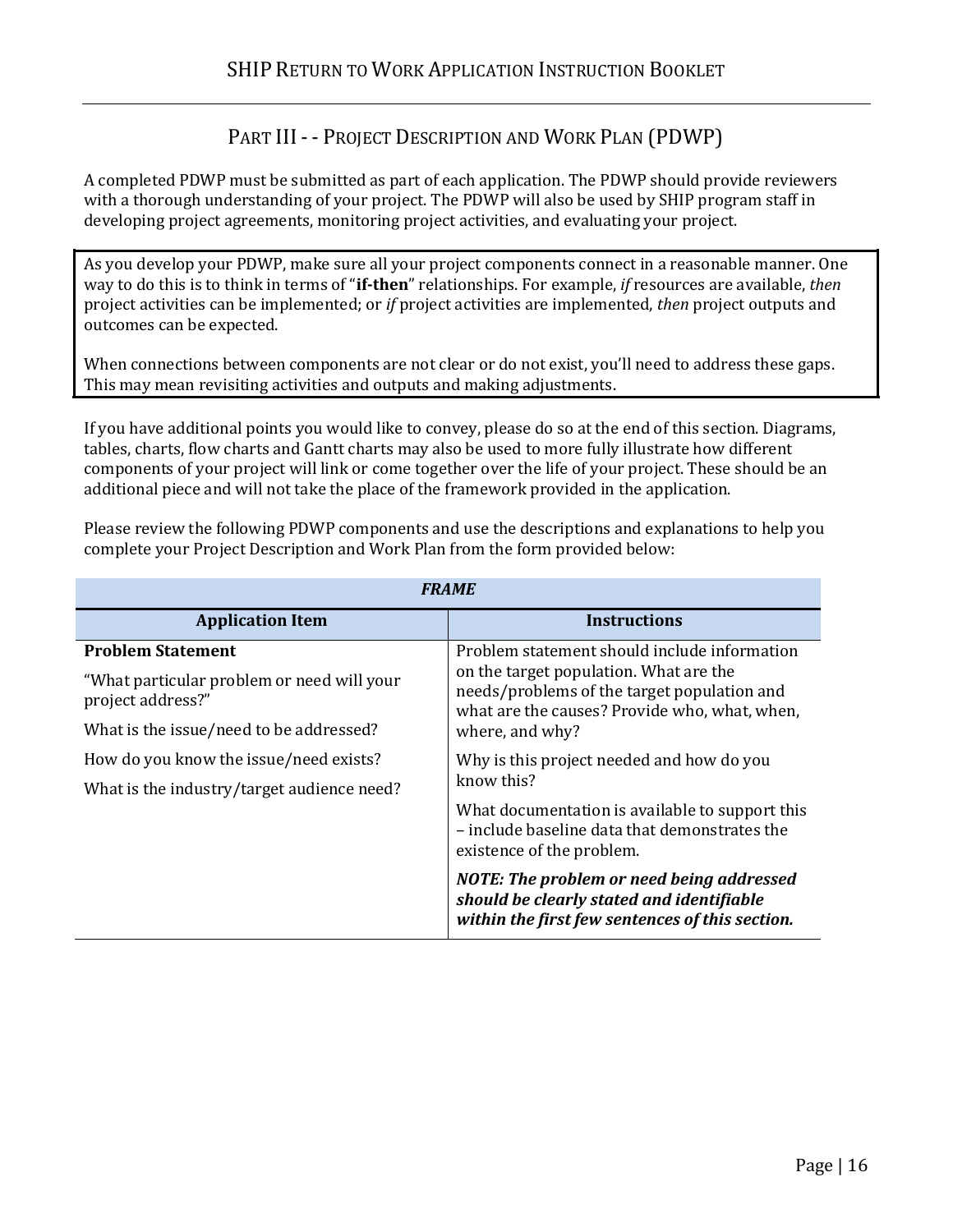| <b>Solution</b>                                                                                 | Should outline what you will do to deal with or                                                                 |
|-------------------------------------------------------------------------------------------------|-----------------------------------------------------------------------------------------------------------------|
| "What is the approach you will take to address<br>the problem/need identified?"                 | end the problem identified in the Problem<br>Statement.                                                         |
| Goal                                                                                            | The goal of your project should provide the                                                                     |
| "What is the impact to occupational safety and<br>health toward which this project is directed? | vision of your project and be <b>broad</b> in scope.                                                            |
|                                                                                                 | The goal should address who will be affected<br>and what will change as a result of the project.                |
|                                                                                                 | Goals are longer term and broad.                                                                                |
| <b>Objectives</b>                                                                               | Objectives should be:                                                                                           |
| "What will your organization <b>do</b> about the<br>problem?                                    | Statements that explain how the project will<br>$\bullet$<br>be accomplished                                    |
|                                                                                                 | Implementation steps that support the<br>$\bullet$<br>attainment of project goal(s)                             |
|                                                                                                 | Specific, measureable, attainable,<br>reasonable, and have a defined<br>completion date.                        |
|                                                                                                 | The measurable tasks that will be<br>undertaken in order to realize the goal.                                   |
|                                                                                                 | Asking the questions below may assist you in<br>developing your objectives?                                     |
|                                                                                                 | What broad activities need to happen to<br>$\bullet$<br>solve the problem?                                      |
|                                                                                                 | What is the direction of change? Or What<br>is the action needed?                                               |
|                                                                                                 | If the objectives are implemented, can<br>they be measured?                                                     |
|                                                                                                 | Who is the target audience?                                                                                     |
|                                                                                                 | What is the time frame needed to<br>realistically begin to solve the problem by<br>implementing each objective? |
|                                                                                                 | Objectives are short term and narrow.                                                                           |

| <b>SCHEDULE AND DELIVERABLES</b>                                                           |                                                                                                                             |
|--------------------------------------------------------------------------------------------|-----------------------------------------------------------------------------------------------------------------------------|
| <b>Timeline (By Month)</b><br>"When will you carry out each activity and for<br>how long?" | Provide the activities that will occur during each<br>month of your project. You can add additional<br>months if necessary. |
|                                                                                            | These fields will expand as you type. Please be<br>comprehensive.                                                           |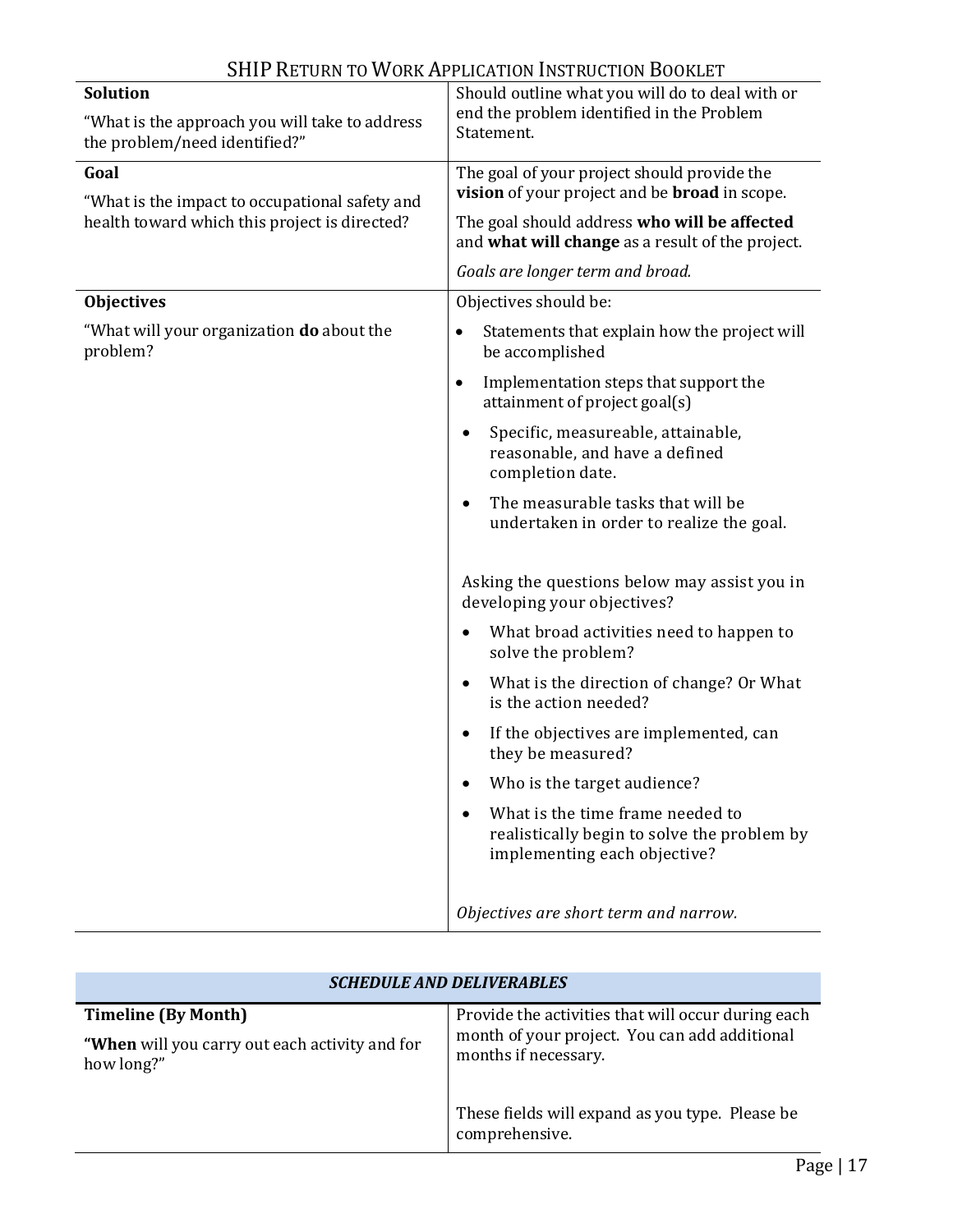| <b>Responsible People</b>                                                                                                                                                        | Identify who (name of managing partner,                                                                                                                                                                                                                                                                        |
|----------------------------------------------------------------------------------------------------------------------------------------------------------------------------------|----------------------------------------------------------------------------------------------------------------------------------------------------------------------------------------------------------------------------------------------------------------------------------------------------------------|
| "Who will do the work?"                                                                                                                                                          | supporting partner, subcontractor, etc) is<br>assigned to complete each activity.                                                                                                                                                                                                                              |
|                                                                                                                                                                                  | Ideally, this will be the person who is ultimately<br>responsible for carrying out the activity.                                                                                                                                                                                                               |
| <b>Activities</b><br>"What are the specific activities that lead to<br>completion of the objectives that will lead to<br>achievement of stated project outputs and<br>outcomes?" | List all activities by timeframe that are needed<br>to implement your project. Common types of<br>activities are developing products, providing<br>services, and building infrastructure. A complete<br>list of activities provides the basis for<br>understanding what it takes to implement your<br>project. |
| <b>Total Cost (per quarter)</b>                                                                                                                                                  | Provide the cost to conduct the activities for<br>each quarter.                                                                                                                                                                                                                                                |
|                                                                                                                                                                                  |                                                                                                                                                                                                                                                                                                                |
| How is what you are proposing to<br>do/develop<br>(products/information/training/etc) similar<br>to what is currently available in the public<br>domain?                         | Are there products currently available in the<br>public domain that address the needs identified<br>in your problem statement and solution?<br>If yes, how does what you seek to do different<br>from what is already currently available?                                                                     |
| How and why was the project approach<br>developed?                                                                                                                               | Describe what leads you to believe your<br>particular approach will actually solve the<br>problem and achieve the results you want.                                                                                                                                                                            |
|                                                                                                                                                                                  | Explain how you know the target audience will,<br>in fact, benefit from your project.                                                                                                                                                                                                                          |
| <b>OUTCOMES</b>                                                                                                                                                                  |                                                                                                                                                                                                                                                                                                                |
| What measurable outcomes will be<br>achieved during the grant period (i.e.<br>short-term outcomes)?                                                                              | What are the first steps in seeing the changes<br>you want to see towards meeting your goal(s)?                                                                                                                                                                                                                |
| What are the measurable long-term<br>outcomes of this project?                                                                                                                   | What is the expected result/changes as your<br>product(s) is used on a consistent basis beyond<br>your initial project period                                                                                                                                                                                  |
| How are you going to measure outcomes?                                                                                                                                           | How do you plan to measure your outcomes?                                                                                                                                                                                                                                                                      |

#### *OUTCOMES*

*"What will change about the situation as a result of your project?"*

*Clarification on Outputs vs. Outcomes*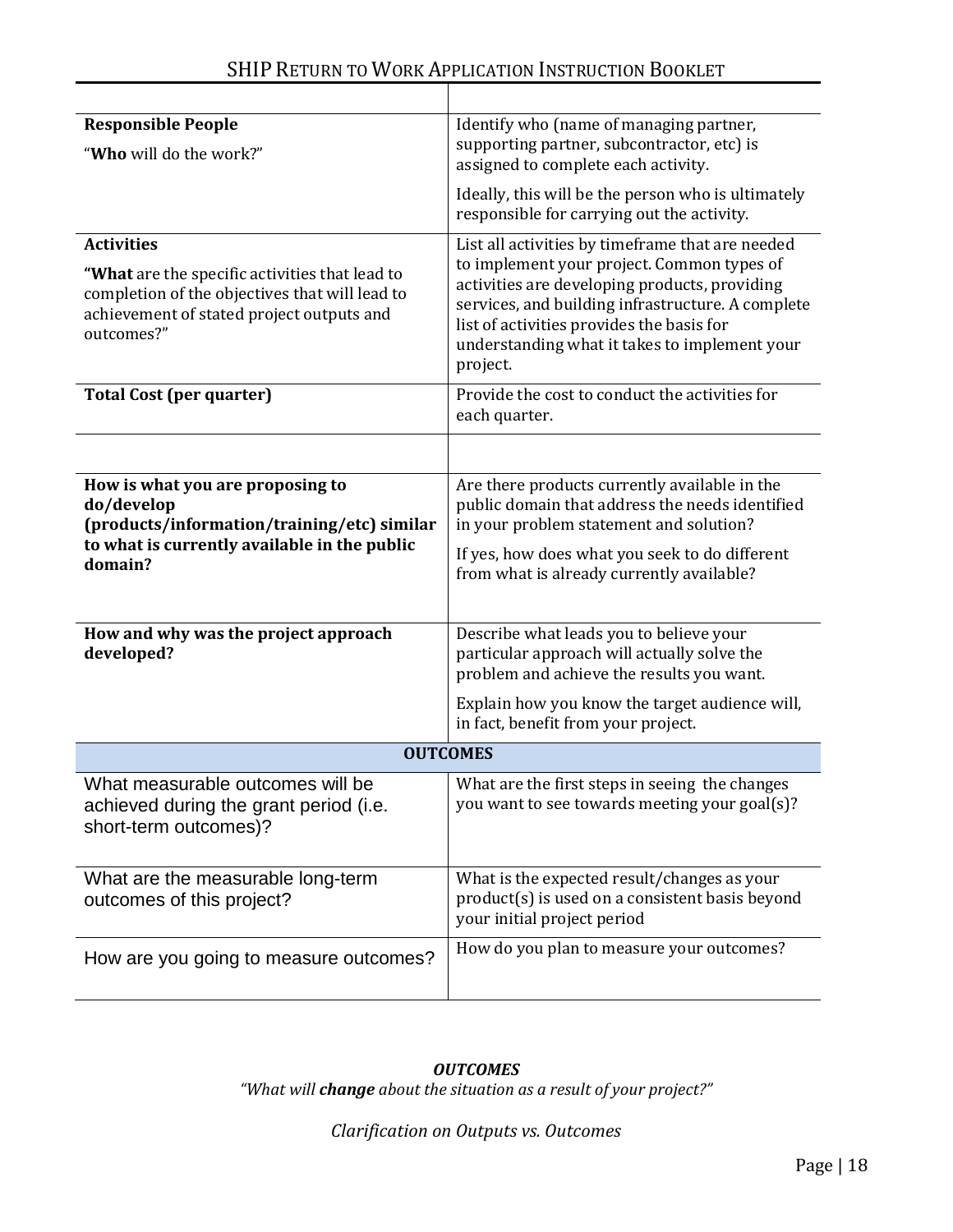*Outcomes are the measurable results of activities associated with change in learning, condition, or action.*

- *Outputs* are the direct and measurable *products* of a project's activities; they are often expressed in terms of volume or units delivered.
- *Outcomes* are the *results* or *impact* of the activities. They are directly related to, or feed, accomplishment of the broad goal you stated earlier. Outcomes often represent the results of multiple outputs; each outcome usually corresponds to one or more outputs.
	- o Target audience outcomes can be changes in:
		- Learning (new knowledge, increased skill...)<br>■ Condition (economic working conditions
		- Condition (economic, working conditions...)<br>■ Action (Changed decisions, modified practice
		- Action (Changed decisions, modified practice or behavior…)
	- o Outcomes, expressed as some form of change, are:
		- The *results* or *impacts* that occur because of program activities<br>Within the scope of the program's control and timeframe
		- *Within the scope* of the program's control and timeframe<br>■ Accepted as valid by stakeholders or beneficiaries of the i
		- Accepted as *valid* by stakeholders or beneficiaries of the project<br>
		Phrased in terms of *change*
		- **Phrased in terms of** *change*<br>Measurable indicators of pro-
		- *Measurable* indicators of project success

| <b>Short Term Outcomes</b>     | <b>Intermediate Outcomes</b> | <b>Long Term Outcomes</b>     |
|--------------------------------|------------------------------|-------------------------------|
| First step toward change       | Can't happen without the     | Short/intermediate outcomes   |
|                                | short-term outcomes          |                               |
| Such as:                       |                              | For example:                  |
| New knowledge<br>$\bullet$     | Are often:                   | Number of workers             |
| Increased skills<br>$\bullet$  | <b>Modified behaviors</b>    | suffering from specific       |
| Changed attitudes<br>$\bullet$ | Changed practices            | types of injuries, illnesses, |
|                                | Changed decisions            | or fatalities                 |
|                                |                              |                               |

- Claims costs
- Exposure to workplace hazards

| <b>ADDITIONAL INFORMATION</b>                                                                                                                   |                                                                                                                                               |
|-------------------------------------------------------------------------------------------------------------------------------------------------|-----------------------------------------------------------------------------------------------------------------------------------------------|
| Investment:                                                                                                                                     |                                                                                                                                               |
| Will your project, or any part of it, be possible<br>without investment from this source?                                                       |                                                                                                                                               |
| <b>Information Sharing:</b><br>During the project, how do you expect your<br>target audience to know about and use the<br>products you develop? | What activities or plans do you have to ensure<br>that your target audience will know about your<br>activities and use the products produced. |
| How will you get your product or product<br>information out to the general public, other than<br>the SHIP website?                              | How will you market your project/products to<br>your target audience?<br>What are your plans for ensuring ongoing                             |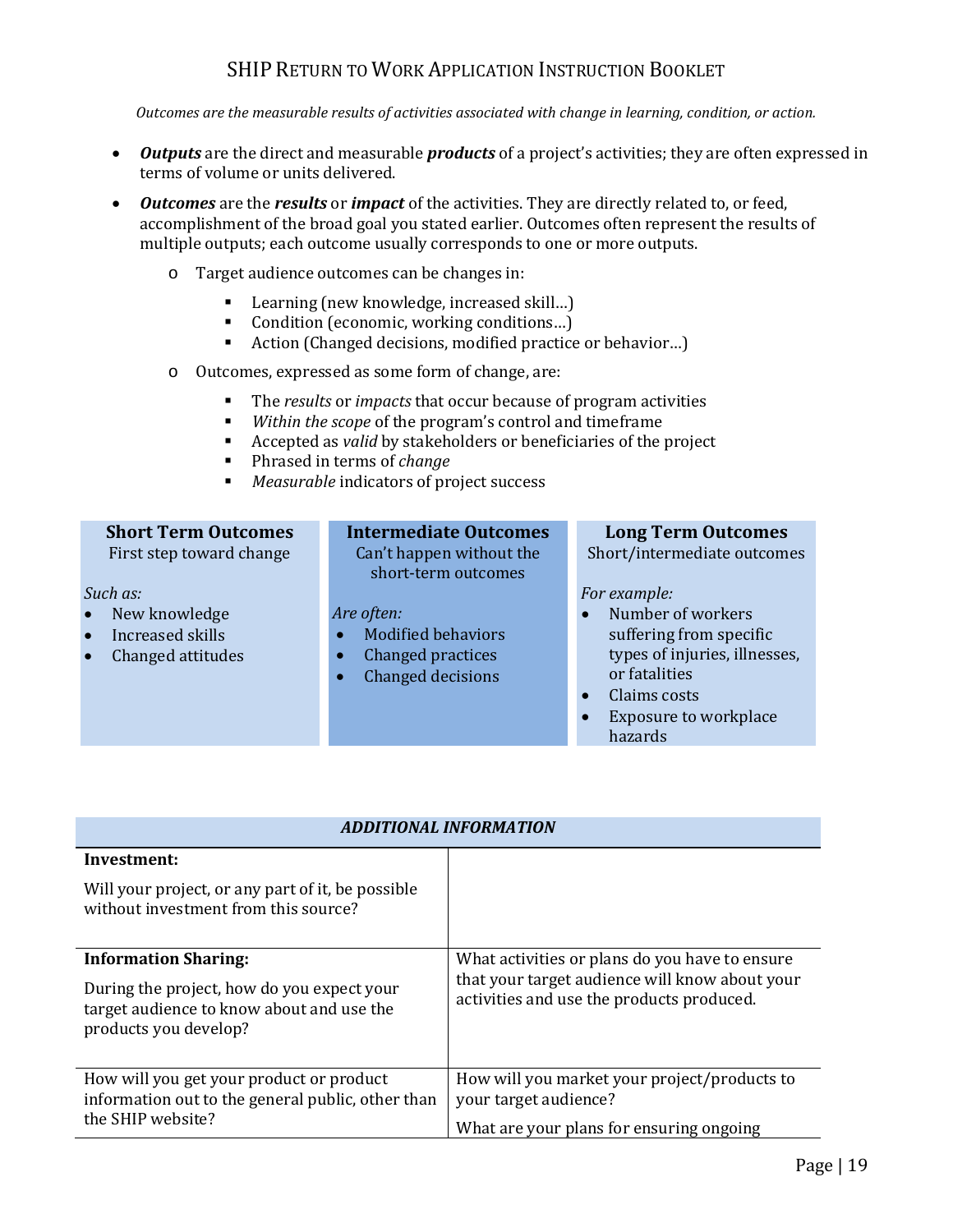|                                                                                                          | availability of the products produced as a result<br>of this project? |
|----------------------------------------------------------------------------------------------------------|-----------------------------------------------------------------------|
| <b>Statewide Benefits:</b><br>How might your project benefit other<br>Washington businesses and workers? | Self-explanatory                                                      |
| Brief description of Organization(s)<br>achievements:                                                    | Self-explanatory                                                      |

## CERTIFICATIONS AND ASSURANCES

<span id="page-19-0"></span>*The application must be signed by all individuals who are party to this application including joint applicants and subcontractors.*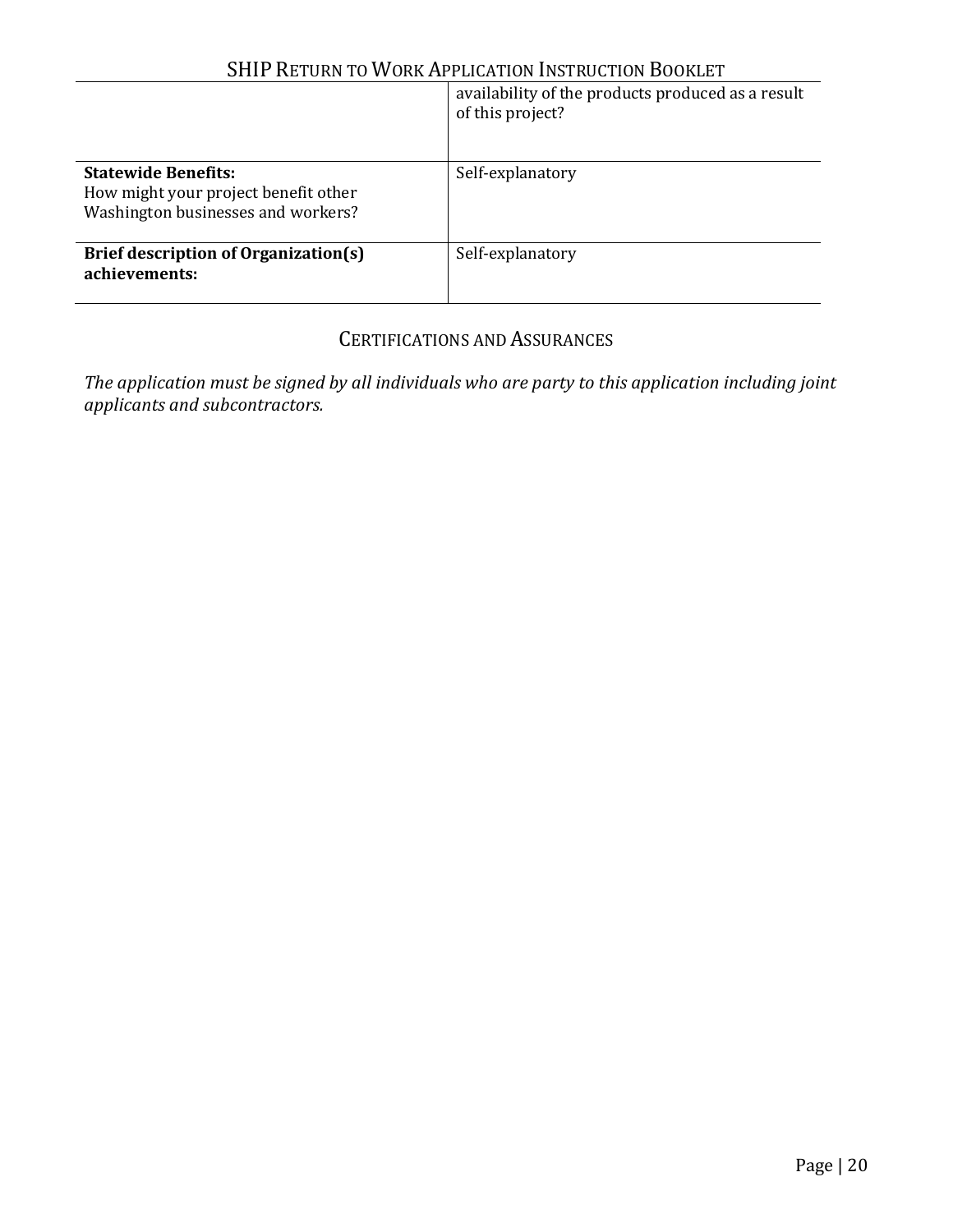# SHIP RETURN TO WORK APPLICATION INSTRUCTION BOOKLET **PROLOGUE** GUIDANCE FOR PLANNING YOUR PROJECT

### <span id="page-20-1"></span><span id="page-20-0"></span>IMPORTANT:

The following does not replace the directions provided for any section in the application instructions.

This guidance is intended for individuals who have little or no project planning experience. It presents one possible way to organize and develop the project details you will need to fill out the application and carry out your project. It provides general guidance, so it may not be useful for highly complex projects.

#### <span id="page-20-2"></span>**IDENTIFY THE PROBLEM AND YOUR SOLUTION**

Before you can plan, you'll need to identify the following:

- 1. A problem - something lacking a (a gap) in occupational safety and health that needs to be addressed.
- 2. Your proposed solution - a project that should fill the gap identified



#### <span id="page-20-3"></span>**IDENTIFYING THE STEPS THAT WILL HELP YOU ARRIVE AT THE SOLUTION**

Once you've identified your solution, the SHIP application requires you to provide detail about what needs to be done to build your project. This part of your planning will require some time and progressive approach to get down to the level of detail that creates a **useful roadmap** for project application and implementation.

Start by identifying the main steps (called objectives) needed to create your solution. What needs to be done first? Next? And so forth.

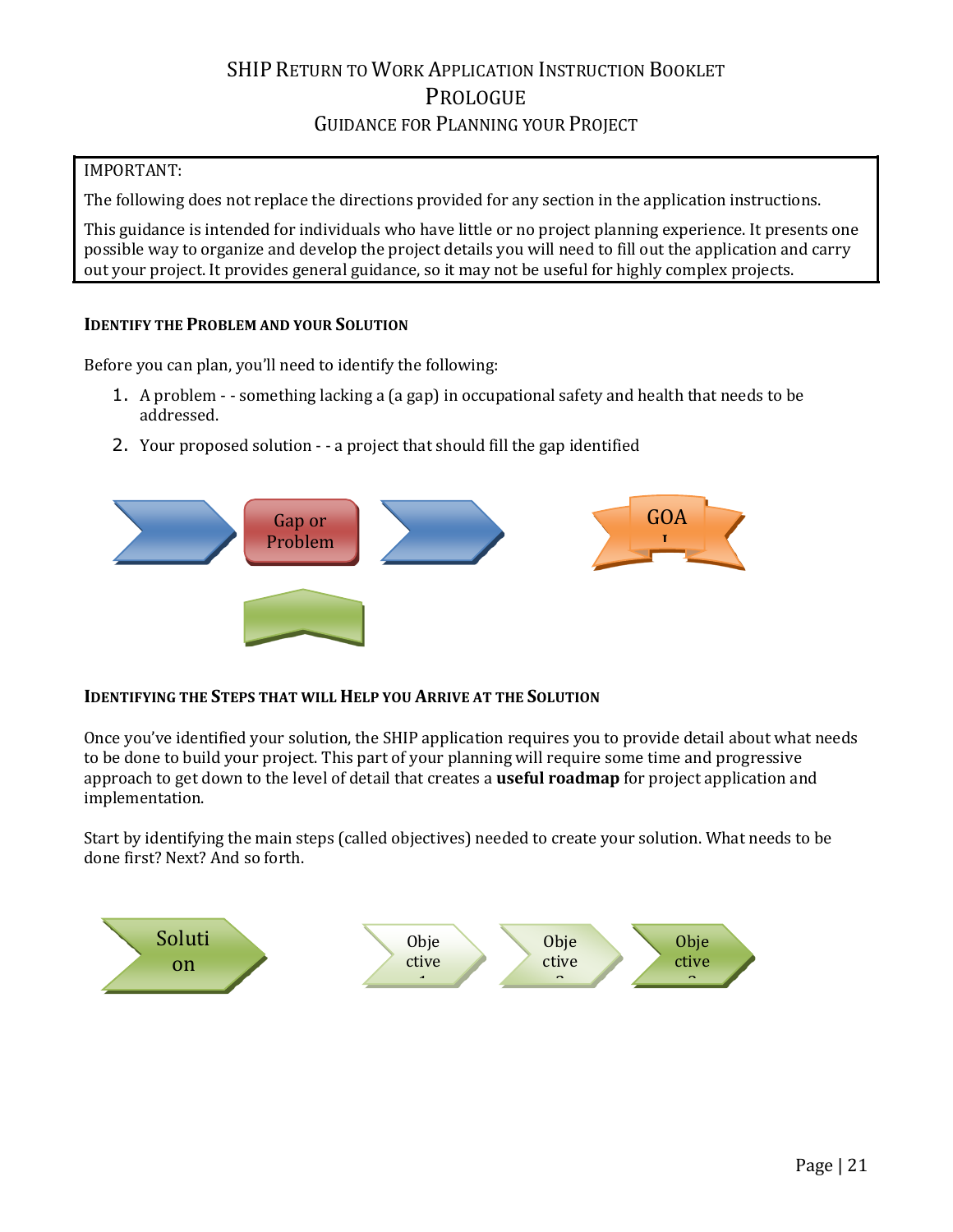#### <span id="page-21-0"></span>**DETERMINE THE TASKS THAT WILL PRODUCE YOUR OBJECTIVES**

For **each** objective, list the TASKS (or activities) that need to be accomplished.

Within each objective, arrange the tasks in the order in which they will need to be done. Some tasks may need to be done before others. Some may need to be grouped and worked at the same time by different individuals. Some tasks may need to be divided further into distinct subtasks, and so forth. Detail is important. If you don't identify all tasks and subtasks, you may not be able to create a realistic timeline and budget for your project.

You may want to show your task outline to someone for feedback to make sure you haven't left anything out.

#### EXAMPLE:



When you are satisfied that you've identified all that needs to get done, follow the guidance below to develop a realistic timeline for your project.

# **Brainstorming**:

Brainstorming is another method that helps you develop and organize details for your project planning. Start by listing any and all tasks needed to get each objective. When your list starts to get long, you can begin grouping any tasks that are related into "objective" groups. As "objective" groups start to become more defined, think about the relationship between the groups. For example, decide whether some activities should be done before others. Also look at the tasks in each activity group and decide which tasks come before others. Consider if some tasks haven't been listed and add them to the right activity group. Be sure that each activity ties to a specific project objective.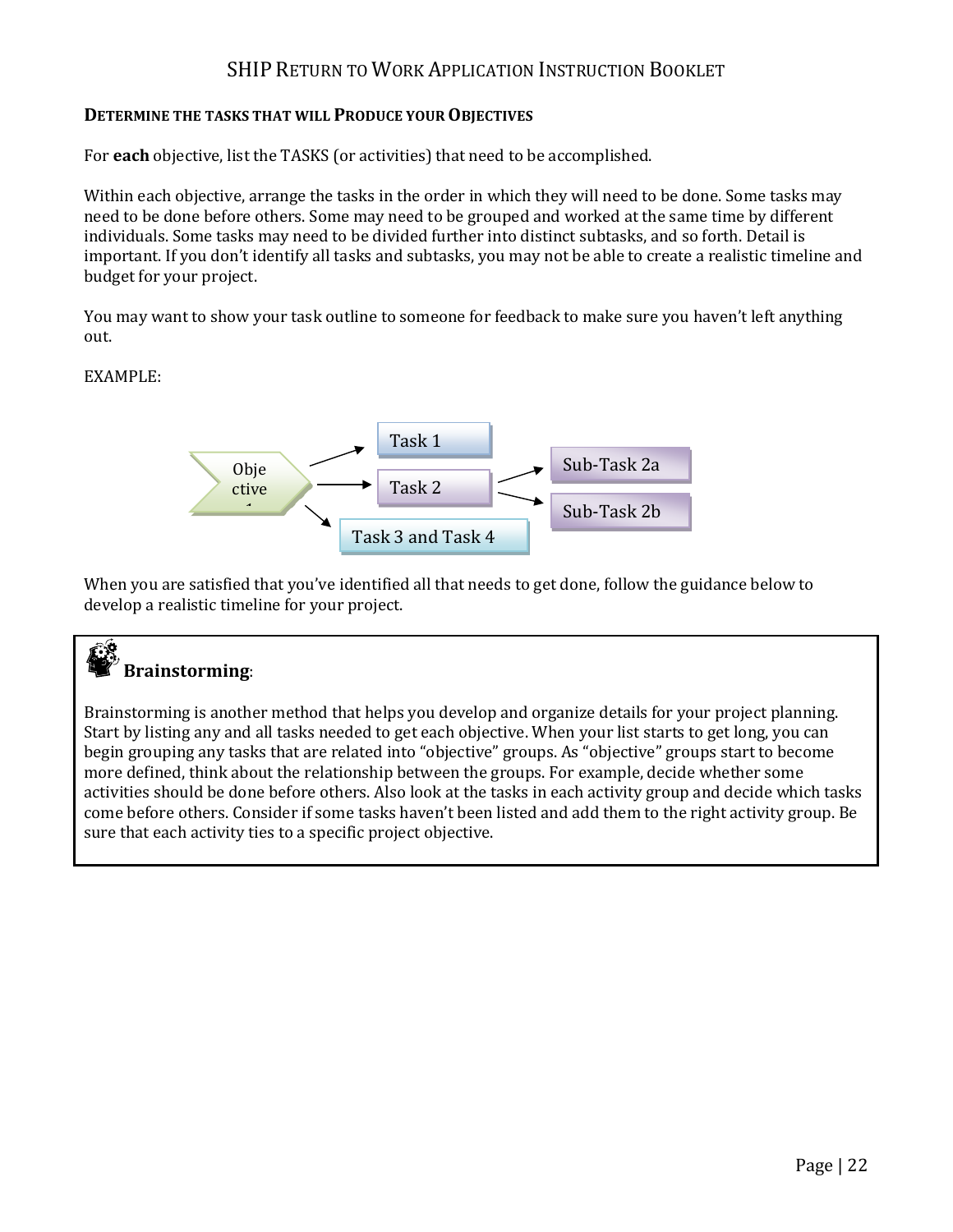### <span id="page-22-0"></span>SHIP RETURN TO WORK APPLICATION INSTRUCTION BOOKLET **TIPS FOR DEVELOPING A REALISTIC PROJECT TIMELINE**

Once you have determined **what** your objectives are and developed a detailed list of tasks, and (possibly) subtasks, you can start estimating how much time each task and subtasks will take to complete.

- Determine **when** these activities need to happen, whether some can be done concurrently or whether they need to be completed consecutively, in what order, and by **whom**.
- Ask identified individuals who will be completing the work (or those familiar with the type to be done if specific individuals have not yet been identified) to provide feedback on the timeframes to make sure they are reasonable.
- Check for any foreseeable schedule impacts, such as vacations or other projects' deadlines. If you think there may be other lurking issues that could significantly jeopardize the timeframe, consider adding extra time, if this could mitigate the issue.

Once all task timeframes are determined, pick the tasks that are key to driving the project timeline and add the expected durations to estimate the total number, in months or weeks, for the project. Start to outline your project timeline, based on this total. Put off using actual dates in the timeline until you know f your project has been awarded a SHIP grant.

**Note:** The SHIP application doesn't require that you list every task and subtask needed to accomplish your project objective, but you should be prepared to include KEY tasks (activities) in the Schedules and Deliverables section of the Project Description and Work Plan (PDWP) portion of the SHIP application. On your timeline you will need to identify points where you will produce outputs (products) and points at which outcomes will be identifiable.